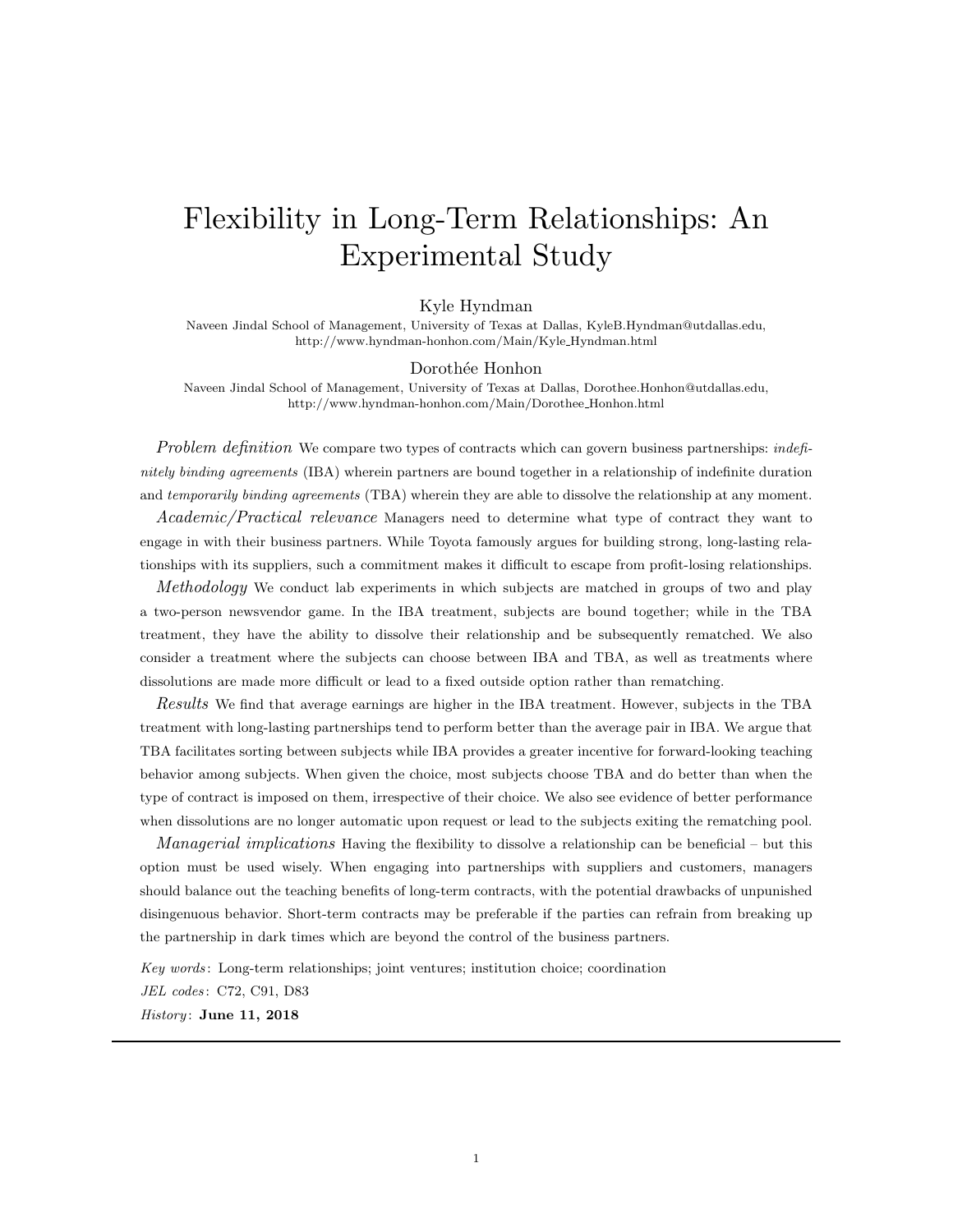## 1. Introduction

Researchers in economics and operations management usually assume that economic agents such as firms or individuals interact for an exogenously pre-determined length of time (which can be finite or infinite). However, in reality, when undertaking a venture, agents typically choose the duration and scope of their relationship. Thus, the endogenous formation and dissolution of both business partnerships and employer/employee relations, and the terms governing such relationships is an important – and neglected – area of research.

Long-term relationships have a number of advantages. For example, they may be able to support more efficient equilibria than when relationships are short-lived. In the business world, long-term relationships can support investment in information systems, communication systems and other relationship-specific investments. They may also signify trust and commitment, which could be efficiency-enhancing. Indeed, long-term contracts in supplier/buyer relationships have been linked to improved supply chain performance such as cost reductions, quality improvements and higher profitability (see, e.g., Han et al. (1993), Kalwani and Narayandas (1995)), as well as improved information sharing ( $O$ zer et al. 2011). Long-term relationships can also increase efficiency because relational incentives may substitute for costly/inefficient monetary incentives (Davis and Hyndman 2018). As another example, Uzzi (1996) analyzes data from the International Ladies Garment Workers' Union in 1991 studying how the mix of long-term vs. short-term business relationships affected firm survival. He shows that a firm that has only short-term contracts was nearly twice as likely to exit the market as a firm that has long-term contracts with only one other firm. One other role for long-term relationships that has been pointed out is their ability to promote learning. One well-known example is that of Toyota and their building of supplier keiretsu: "close-knit networks" of vendors that continuously learn, improve, and prosper along with their parent companies" (Liker and Choi 2004). Camerer et al. (2002) and others in economics have highlighted another benefit of long term relationships, which is that they create stronger incentives for players to engage in forward-looking behavior such as "teaching" their partner to choose better, more efficient, actions.

However, long-term contracts are not without their drawbacks. They may increase dependency and make it difficult to escape from profit-losing relationships, especially when relationship-specific investments are present. Long-term partners can also have higher expectations and be more difficult to satisfy (Kalwani and Narayandas 1995). The reality is that long term partnerships and jointventures fail very often, with studies suggesting that the success rate of business joint ventures is only about 50% (Bamford et al. 2004, KPMG 2009, Center for Digital Strategies 2006).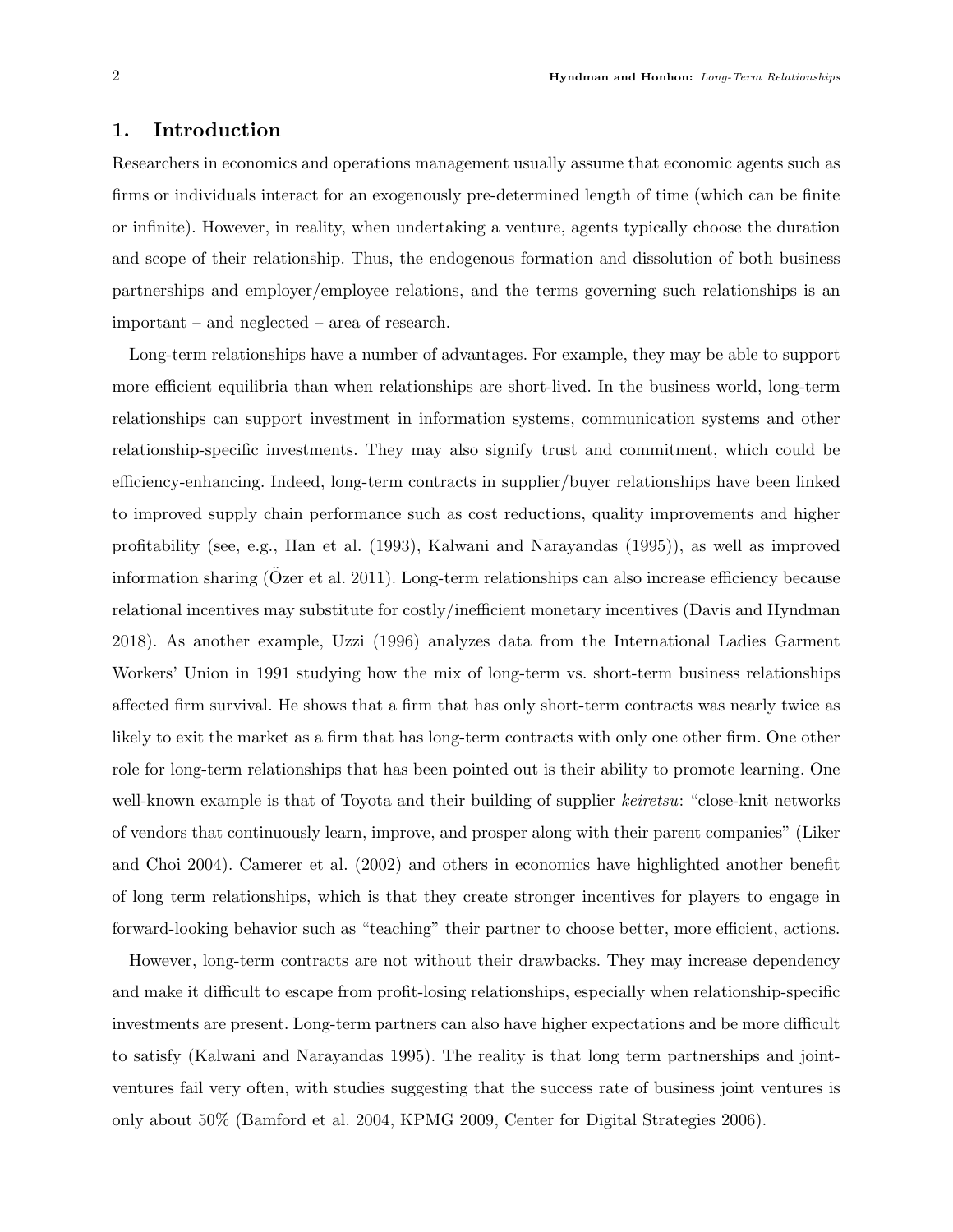There are several reasons why partnerships may fail. First, long-term relationships may create incentives for opportunistic behavior. For example, Neuville (1997) documents opportunistic behavior by automobile parts supplier that was found to be cutting corners on quality. Second, a partnership may fail because the incentives of the parties are misaligned, as appeared to be the case for Microsoft and Nokia (Grundberg and Stoll 2012, Kovach 2014). Third, partnerships may simply fail to live up to expectations because of problems coordinating effort. Finally, problems may occur because of bad luck despite good intentions of the parties involved. These last two factors appear to be at the heart of Larsen et al.'s (2010) case study of the LEGO/Flextronics joint venture.

In this paper, we focus on how flexibility impacts the success or failure of relationships. The main question we seek to answer is: to what extent is the option to dissolve a relationship a desirable feature of a business relationship? Our answer to this question is: despite some positive aspects to flexibility, the overall average effect is detrimental. Therefore, we devote a substantial portion of our analysis to understanding why and we consider several changes to our basic experimental design to highlight the key drivers of our result.

We conduct lab experiments in which subjects are matched in groups of two and play a version of a two-person newsvendor game. In particular, two decision makers simultaneously choose capacities; revenues are determined by the minimum of their chosen capacities and a random demand realization, and each player pays the cost of his/her capacity. This game can represent a team production environment, similar to the minimum effort game. The main difference is the additional random component that may also determine the minimum. Arguably, there is a stochastic component to most such environments – for example, obstacles may arise which limit the team's production, despite hard work by all members. In a project management setting, Kwon et al. (2010) incorporate randomness about when each firm's task will be finished. In their setting, the randomness is correlated with the firm's effort, while in ours, it is independent of the players' actions. The randomness of revenues is an important feature of our setting because it allows us to test whether luck plays a role in the success or failure of relationships as suggested by Larsen et al. (2010).

Our environment can be viewed as implementing a "risk sharing" contract in which suppliers are paid based on total sales rather than based on the number of units provided. Thus it is similar to the type of contract Boeing implemented with its tier 1 suppliers for the Boeing 787 (Tang et al. 2009). Other studies in project management which are related include Kwon et al. (2010) and Xu and Zhao (2013). Alternatively, our game can also represent an assembly system in which players provide crucial components to a final product assembler and are paid based on total sales, which are given by the minimum of the capacity of each player and demand for the final product. As such,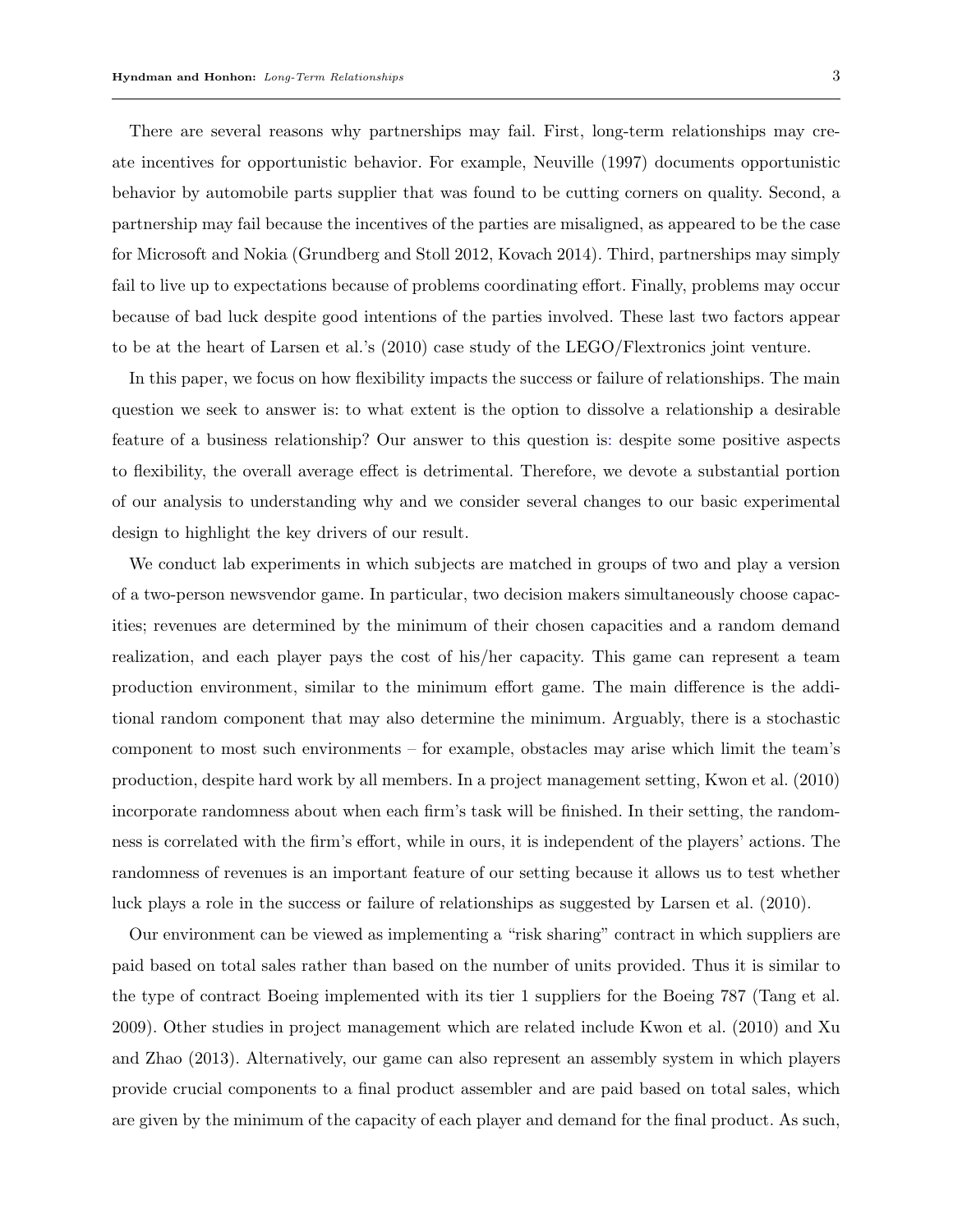our game shares many similarities with the "assembler as leader" model from Wang and Gerchak (2003) as well as Bernstein and DeCroix (2004). Coordination of capacity in such systems appears to be difficult to achieve as noted by Cachon and Lariviere (2001), Tomlin (2003), Hendricks and Singhal (2005), Lunsford (2007), Hyndman et al. (2013, 2014), among others.

To answer our main question, we compare subjects' behavior under two different, exogenously imposed, institutions: indefinitely binding agreements (IBA) and temporarily binding agreements (TBA). In both cases, subjects are matched in pairs and play the two-player newsvendor game for an indefinite number of periods. Under IBA, subjects know that they will play with the same player for the entire duration of their interaction, while under TBA, subjects can dissolve their pairing at the end of every period and be rematched with another subject whose pairing also dissolved. This is the distinguishing feature of our paper from the existing behavioral OM literature.

We find that subjects in the IBA treatment earn significantly more – about  $10\%$  – than subjects in the TBA treatment. The difference appears to be due to higher capacity choices, rather than better alignment of decisions. However, these averages mask some interesting findings. First, subjects in the IBA treatment can descend into a near complete coordination failure for several periods. This effect, although rare, is the dark side of long-term relationships. Such extreme outcomes never occur in the TBA treatment. Second, in the TBA treatment, nearly 30% of initial pairings survive until the random termination of the repeated game. Subjects in these long-lasting pairings choose higher actions, are better-aligned and earn substantially more than either the subjects in the TBA treatment whose initial pairings dissolve or subjects in the IBA treatment. They also gradually increase their capacities over time, which increases profits, while the subjects who frequently break up their relationships choose lower and lower capacities over time. More generally, in the TBA treatment, we find that subjects who chose to have a limited number of partners perform the best and subjects who frequently break up relationships perform the worst. This suggests that having the flexibility to dissolve a relationship can be beneficial – but that this option must be used wisely.

We argue that there are four inter-connected reasons for the relatively poor performance of TBA, which we investigate using three additional experiments. First, we show that relationships in the TBA treatment dissolve quite frequently. While subjects dissolve relationships for sensible reasons – e.g., their partner's capacity was below their own – they also do so for arguably irrational reasons. For example, controlling for capacity choices, subjects are more likely to dissolve the lower were their realized profits, which is a function of the random demand component. In other words, bad luck also plays a role in whether or not relationships are maintained. Second, since the rematching pool consists of subjects whose pairings dissolved, its quality may deteriorate over time. If subjects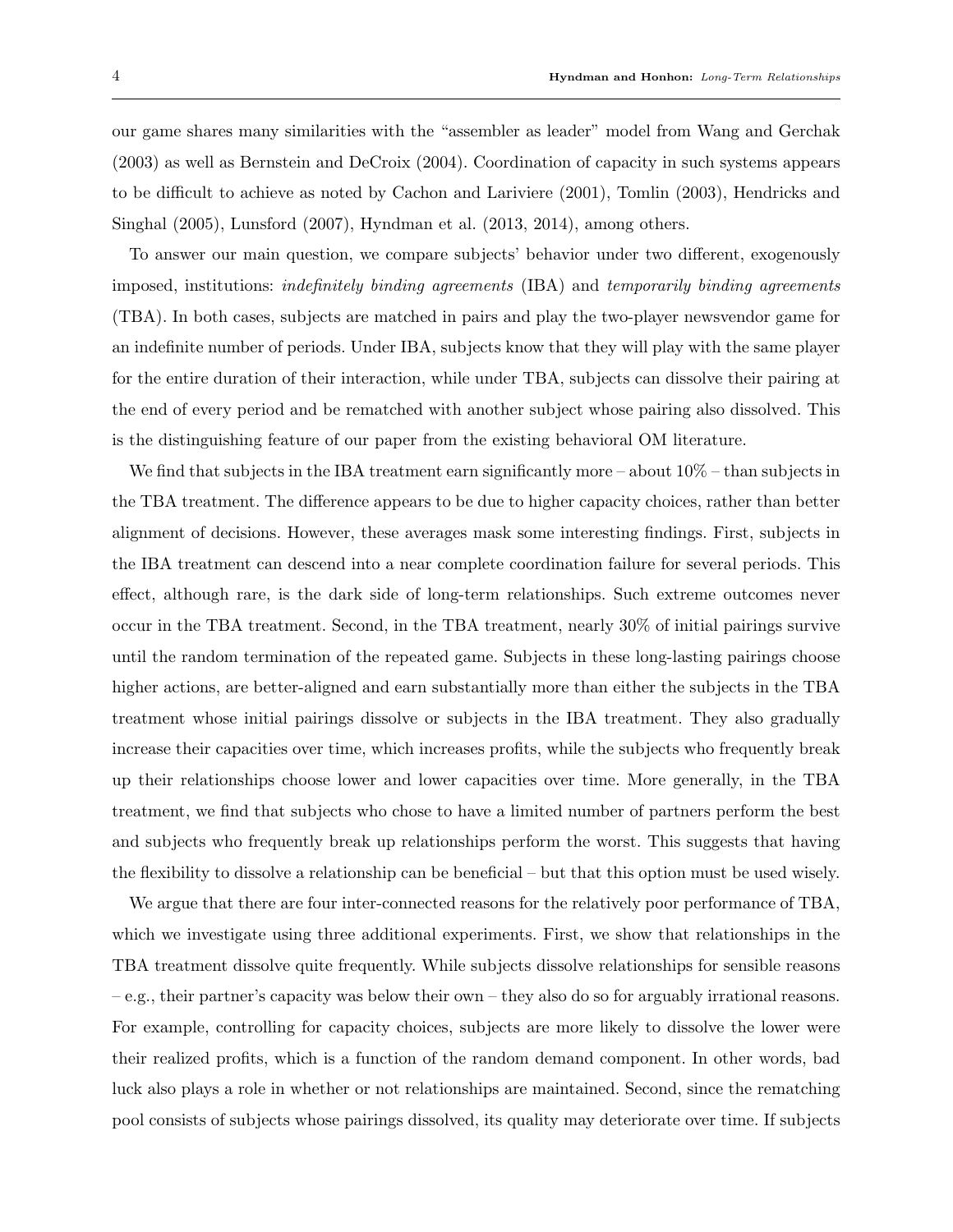do not anticipate this, they may dissolve too frequently. We address these two issues with two treatments designed to either limit the flexibility to dissolve or to replace the rematching pool with an exogenous termination payoff. Third, we argue that the TBA institution reduces the incentives for sophisticated teaching, which has been shown to promote efficient coordination (e.g., Brandts and Cooper 2006, Hyndman et al. 2009). Finally, we argue that subjects differ in their willingness to try to make long-term relationships work. By making the institution choice endogenous, subjects can signal their type/intentions, which may reduce strategic uncertainty. Therefore, we consider a treatment which endogenizes the choice between TBA and IBA.

Our results show that each of the explanations have merit. Limiting the flexibility to dissolve relationships appears to make subjects more focused on the long term, which leads to higher capacity choices, longer lasting relationships and higher earnings. Similarly, by replacing the rematching pool with a fixed, exogenous payoff upon terminating a relationship, very few relationships actually dissolve and subjects also make better, more profitable decisions. Finally, when the institution – TBA or IBA – is endogenous, our results are consistent with the signaling hypothesis: subjects who chose either institution do better than when the same institution was exogenously imposed and the gap between the TBA and IBA institution is eliminated. Despite this benefit, some drawbacks of TBA remain. Specifically, subjects who chose into TBA still appear to dissolve too much and because of bad luck. Similar to the exogenously imposed TBA institution, subjects who had fewer pairings tend to earn significantly more than those who had many pairings. Thus, a key insight of our research is that, by itself, flexibility is disadvantageous but that when combined with something to promote a long-run focus, as two of our follow-up studies appear to do, it may be advantageous.

## 2. Related Experimental Literature

Games With Multiple Pareto Rankable Equilibria. The game that we study shares many features of the minimum effort game, which is well-studied in experimental economics, starting with van Huyck et al. (1990). Coordination failures are quite common as soon as the group size is three or more (Knez and Camerer 1994, Brandts and Cooper 2006), even under fixed matching. However, for fixed groups of size two, van Huyck et al. (1990) show that nearly all groups eventually converge to the efficient equilibrium, while under random matching, no stable pattern emerges.

In OM, there is a small but growing literature on coordination games. The three most closely related studies are Hyndman et al. (2014), Shokoohyar et al. (2016) and Fan et al. (Forthcoming). Using a similar game, Hyndman et al. (2014) studied how behavior differed when subjects played a series of one-shot games (i.e., random matching) or played a finitely repeated game with the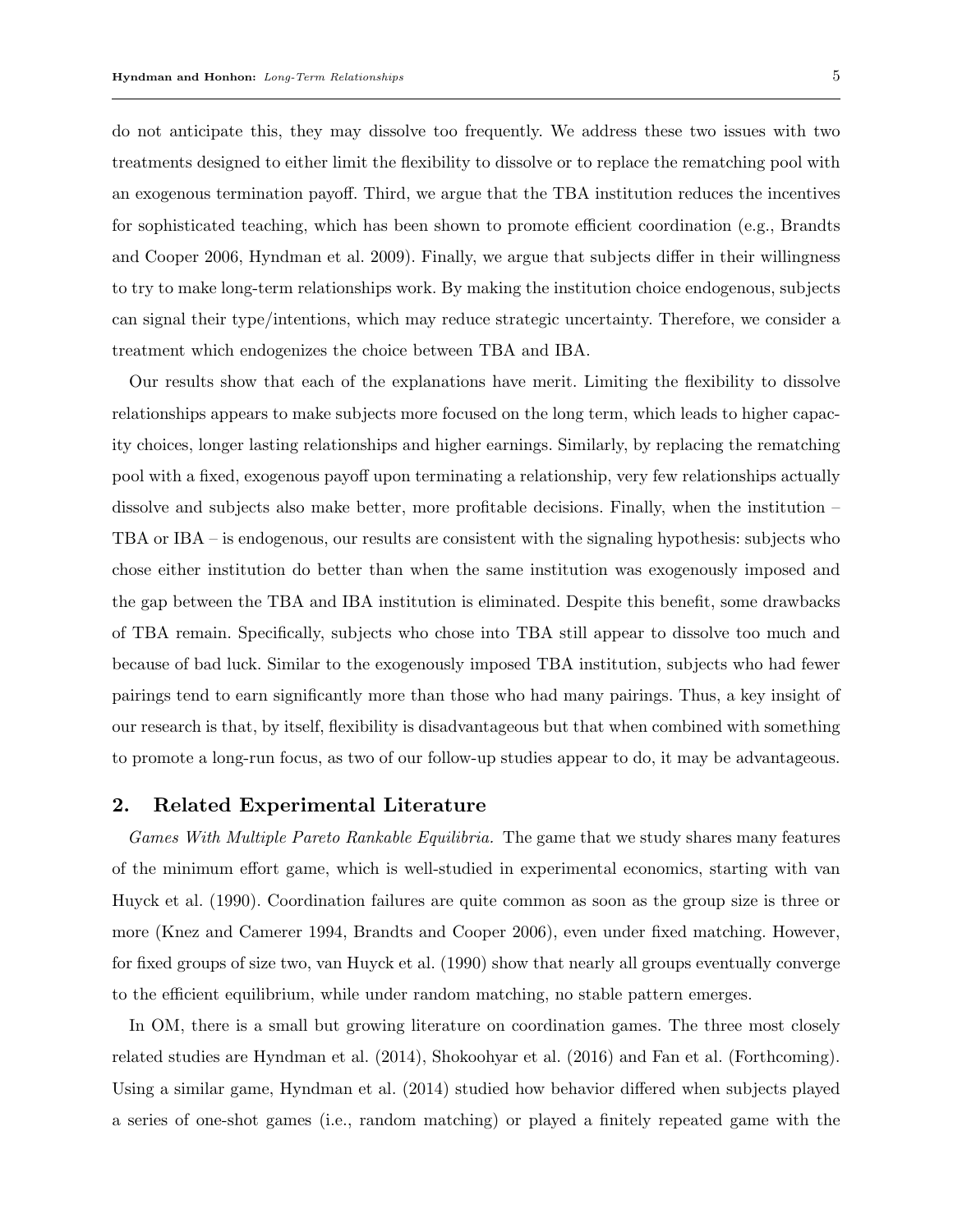same partner. They showed that, in later rounds, profits were often higher and less variable under one-shot interactions. The apparent cause for this difference was a first-impressions bias, which was present only under fixed matching. This suggests that the flexibility of TBA may be able to reduce this negative path dependence. Indeed, our results find some support for this, but show that flexibility is over-used. In a minimum-effort game, Shokoohyar et al. (2016) show how coordination can be improved by allowing effort to accumulate (and information flows to all players) over several stages. Fan et al. (Forthcoming) study the minimum effort game with endogenous group selection. Specifically, players can choose to enter a group with an entrance fee or a group with no entrance fee. Subjects choosing to pay the entrance fee generally make more efficient choices. Thus there is some signaling value to choosing to join the exclusive group. This is similar to our result that endogenous institution selection signals one's type/intentions and promotes more efficient coordination.

Endogenous Matching/Termination. The only papers that we are aware of in OM that study endogenous matching are the aforementioned Fan et al. (Forthcoming) and Beer et al. (2017) who study a two-period contracting problem in a market with two suppliers and two buyers. They study the role that supplier awards have on promoting quality. In experimental economics, Riedl et al. (2016) also study minimum effort games in which players can choose with whom to interact. They show that the ability to endogenously choose one's group (and group size) is efficiency enhancing.

There is also a literature in experimental economics which studies endogenous matching in social dilemmas such as public goods games or prisoner's dilemma-like games. In a public goods game, Page et al. (2005) show that periodically allowing subjects to choose with whom they interact leads to higher contributions through a process of assortative matching by contribution level. Other examples include Bernard et al. (2014) who study gift exchange games and D'Evelyn (2013) who considers a stylized marriage/dating market. Bolton et al. (2008) examine buyer-seller relationships and, in some treatments, allow buyers to either maintain a long-term relationship with the same seller or to interact with a new seller. They show that the benefit of long term relationships disappears in a competitive market where buyers and sellers can build reputations.

Wilson and Wu (2017) study cooperation when partnerships – in a prisoner's dilemma-type setting – can be dissolved. They impose exogenous termination payoffs in the event that a partnership is dissolved and find that symmetric termination payoffs increase cooperation, while asymmetric termination payoffs lead to inefficient outcomes. Finally, Honhon and Hyndman (2016) study the role of the flexibility to dissolve relationships in the repeated prisoners' dilemma, where the possibility for opportunistic behavior emerges. Like our results, they show that flexibility by itself is clearly disadvantageous, but flexibility combined something to promote a long-term orientation – in their case, a reputation mechanism – can lead to higher earnings that even the IBA institution.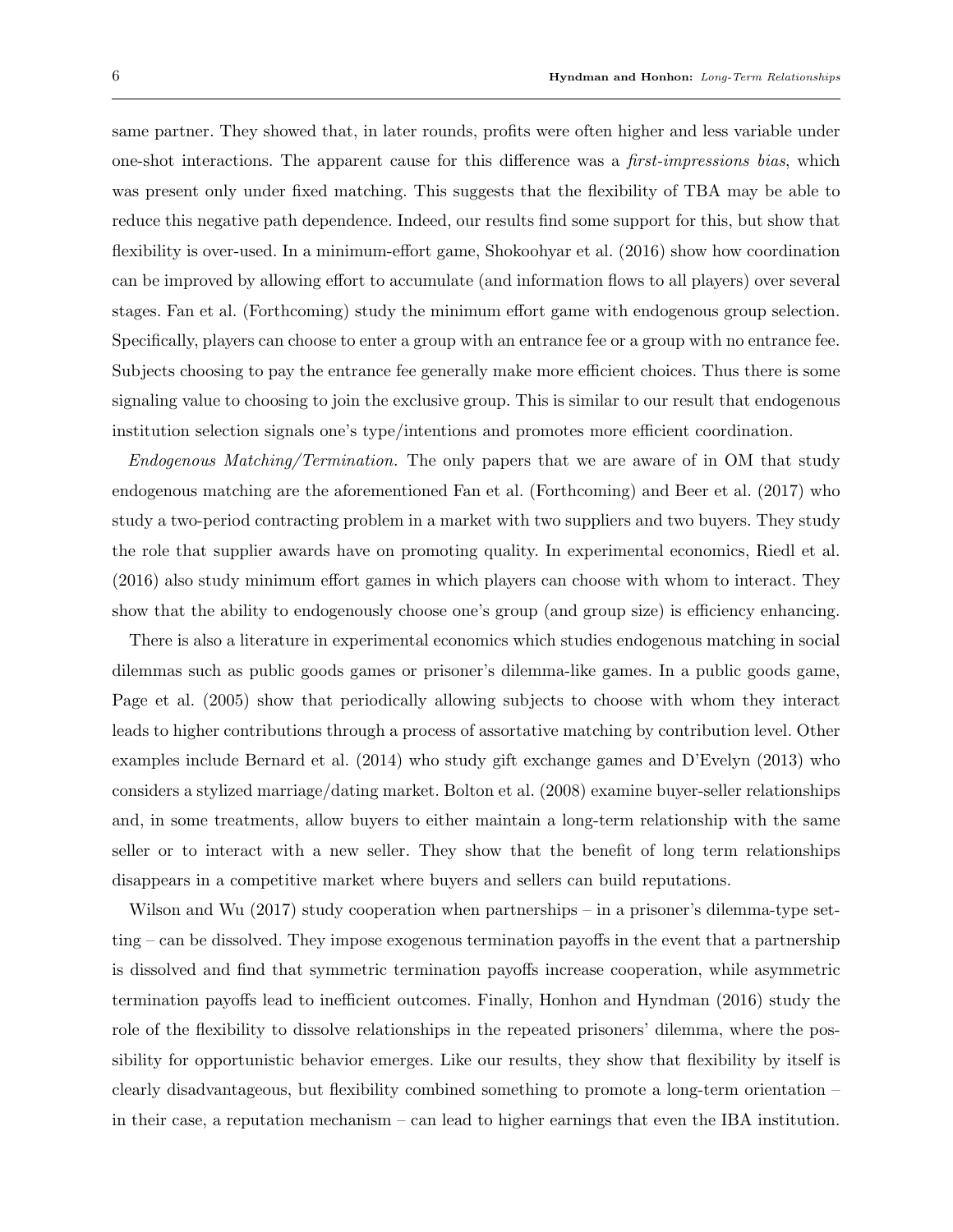# 3. Experimental Design 3.1. The Stage Game

In all of our experiments, we use a two-player newsvendor game as our stage game. In this game, subjects are matched in groups of two and they each simultaneously decide on a *capacity* level before observing the realization of a random demand. Sales are equal to the minimum of the two chosen capacities and the realization of demand. The profits of each player are increasing in sales but, holding sales constant, decreasing in their own chosen capacity. Formally, let  $k_i$  denote the capacity chosen by player *i*. The profits  $\pi_i$  of player *i* are given by:

$$
\pi_i(k_1, k_2, D) = 5 \min\{k_1, k_2, D\} - 2k_i \text{ for } i = 1, 2
$$
\n(1)

where 5 is the selling price, 2 is the unit-cost of capacity and  $D$  is the realized demand, which is a random draw from the discrete uniform distribution over  $\{1, 2, \ldots, 100\}$ . Subjects know the demand distribution but do not observe the realization until capacity decisions,  $k_i$ , have been made.

This game captures operationally relevant features of several settings. It is similar to the "assembler-as-leader" model of Wang and Gerchak (2003) as well as Bernstein and DeCroix (2004). The game shares many features of Shokoohyar et al. (2016) and Fan et al. (Forthcoming), and is also similar to the model of Kwon et al. (2010), who study project management. The common thread between our game and these papers is the presence of multiple, Pareto rankable equilibria.

To characterize the set of Nash equilibria, we study player 1's optimal capacity choice given a capacity choice of  $k_2$  for player 2. Player 1's expected profit is equal to:

$$
\mathbb{E}_{D}[\pi_1(k_1, k_2, D)] = \begin{cases}\n\frac{1}{100} 5 \left( \sum_{D=1}^{k_1} D + \sum_{D=k_1+1}^{100} k_1 \right) - 2k_1 & \text{if } k_1 \le k_2 \\
\frac{1}{100} 5 \left( \sum_{D=1}^{k_2} D + \sum_{D=k_2+1}^{100} k_2 \right) - 2k_1 & \text{if } k_1 > k_2\n\end{cases}
$$
\n
$$
= \begin{cases}\n\frac{121k_1 - k_1^2}{40} & \text{if } k_1 \le k_2 \\
\frac{201k_2 - k_2^2}{40} - 2k_1 & \text{if } k_1 > k_2\n\end{cases}
$$
\n(2)

The first part of the expression (for  $k_1 \leq k_2$ ) is maximized at  $k_1 \in \{60, 61\}$  and the second part (for  $k_1 > k_2$ ) is decreasing in  $k_1$ . Therefore, given a capacity of  $k_2$  for player 2, player 1 should pick  $k_1 \in \{60, 61\}$  if  $k_2 \ge 61$  and  $k_2$  otherwise. Thus, we have the following result:

**Result 1** There are 61 pure strategy Nash equilibria:  $(k, k)$  with  $k \in \{1, 2, ..., 60, 61\}$ . Moreover, the equilibria are Pareto rankable:  $\mathbb{E}_D[\pi_i(k, k, D)] < \mathbb{E}_D[\pi_i(k+1, k+1, D)]$  for  $i = 1, 2$  and  $k = 1, ..., 59$ , and  $\mathbb{E}_D[\pi_i(60, 60, D)] = \mathbb{E}_D[\pi_i(61, 61, D)].$ 

In every equilibrium, both players choose the same capacity, k, and higher capacity choices lead to higher expected payoffs up to  $k \in \{60, 61\}$ . These latter two equilibria are the *Pareto efficient*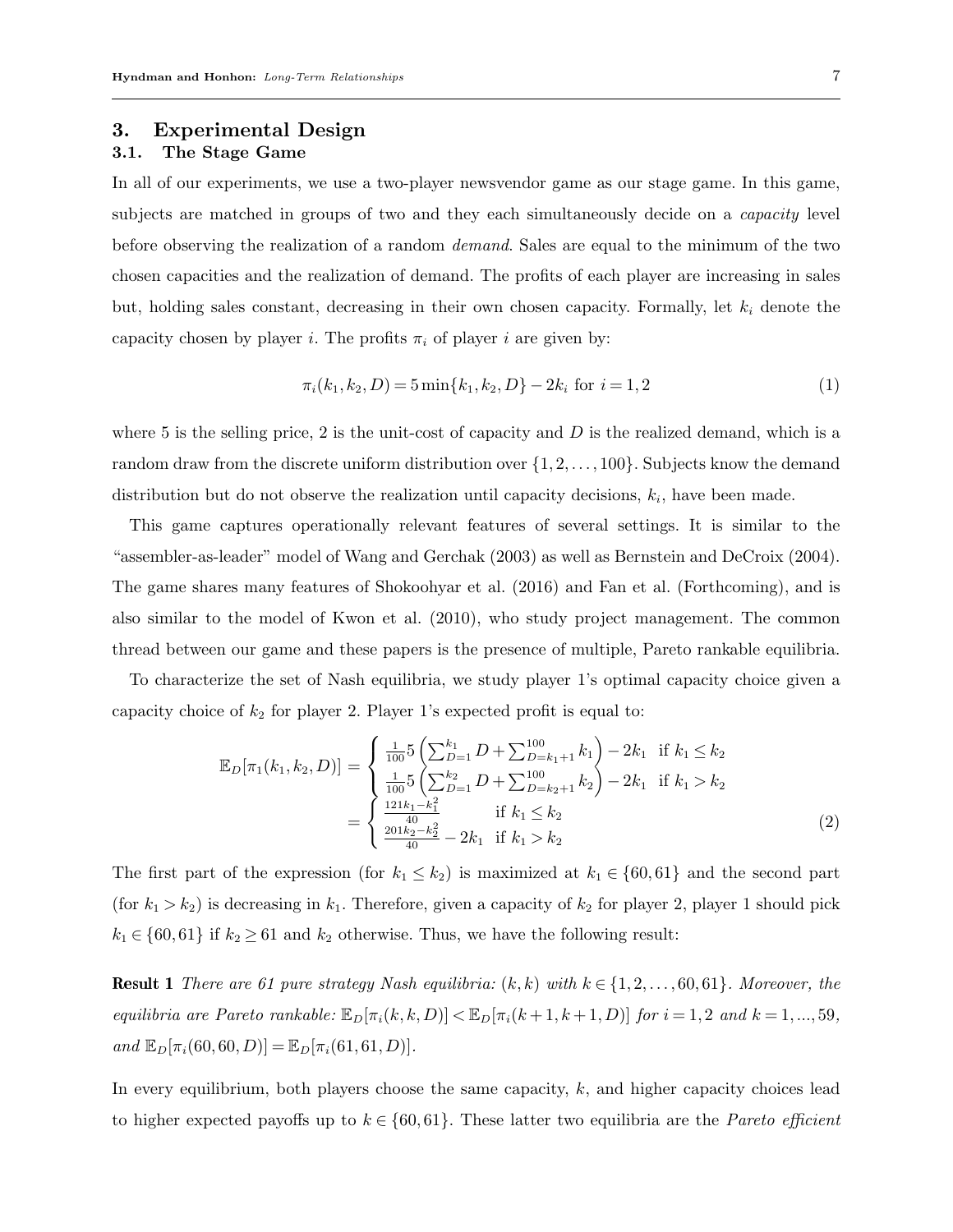equilibria, and each player has an expected profit of 91.5. Further, the variance of equilibrium payoffs, equal to  $\mathbb{V}_D[\pi_i(k, k, D)] = (k(200 - 603k + 406k^2 - 3k^3))/4800$ , is incrasing in  $k$  for  $k \in \{1, ..., 61\}$ . In other words, higher capacities lead to higher expected payoffs (up to 61) but also higher risk.

In what follows, we refer to the absolute difference between the two players' chosen capacities, i.e.,  $|k_1 - k_2|$ , as the degree of *misalignment* between the two players. We also say that two players are closer to a *coordination failure* the lower is the smallest chosen capacity; i.e.,  $\min\{k_1, k_2\}$ .

#### 3.2. The Treatments

In all treatments, the subjects' interactions were divided into 8 cycles, with each cycle consisting of an a-priori unknown number of periods. The length of each cycle was determined by simulating the roll of a fair 10-sided die. The cycle would end if a 10 was rolled, otherwise it would continue for at least one more period. This is the standard method, first introduced by Roth and Murnighan (1978), used to mimic infinitely repeated games in a laboratory setting.

In each period, subjects played the stage game in groups of two, referred to as a pairing. We refer to a subject's partner in a group as his/her match. At the beginning of each period, subjects made their capacity decisions simultaneously. Subsequently, they were given the following feedback: (i) realized demand, (ii) their capacity choice, (iii) their match's capacity and (iv) their own payoff for that period. Furthermore, in each period, subjects could see a history table with information on chosen capacities, demand realizations and profits for every previous period of the current pairing.

The experiments differed based on the institution that was in force governing the relationship of each pair. We have two main treatments and three additional follow-up/robustness treatments.

Treatment 1: Indefinitely Binding Agreements (IBA). Pairings were formed randomly at the start of each new cycle and subjects played the stage game with the same match for the entire cycle.

Treatment 2: Temporarily Binding Agreements (TBA). After receiving feedback at the end of a period, subjects were asked whether they wanted to remain matched to the same subject for the next period or be rematched to another subject. It was enough for one player in the group to request to be rematched to trigger a break-up of the pairing. Assuming the cycle continued for another period, at the beginning of the next period, all subjects whose pairings broke up were randomly rematched from within this subset of subjects. In this case, subjects were explicitly informed that they had been rematched at either their or their previous match's request.

In order to better understand the reason for the differences we observe between the IBA and TBA treatments, we consider three more treatments.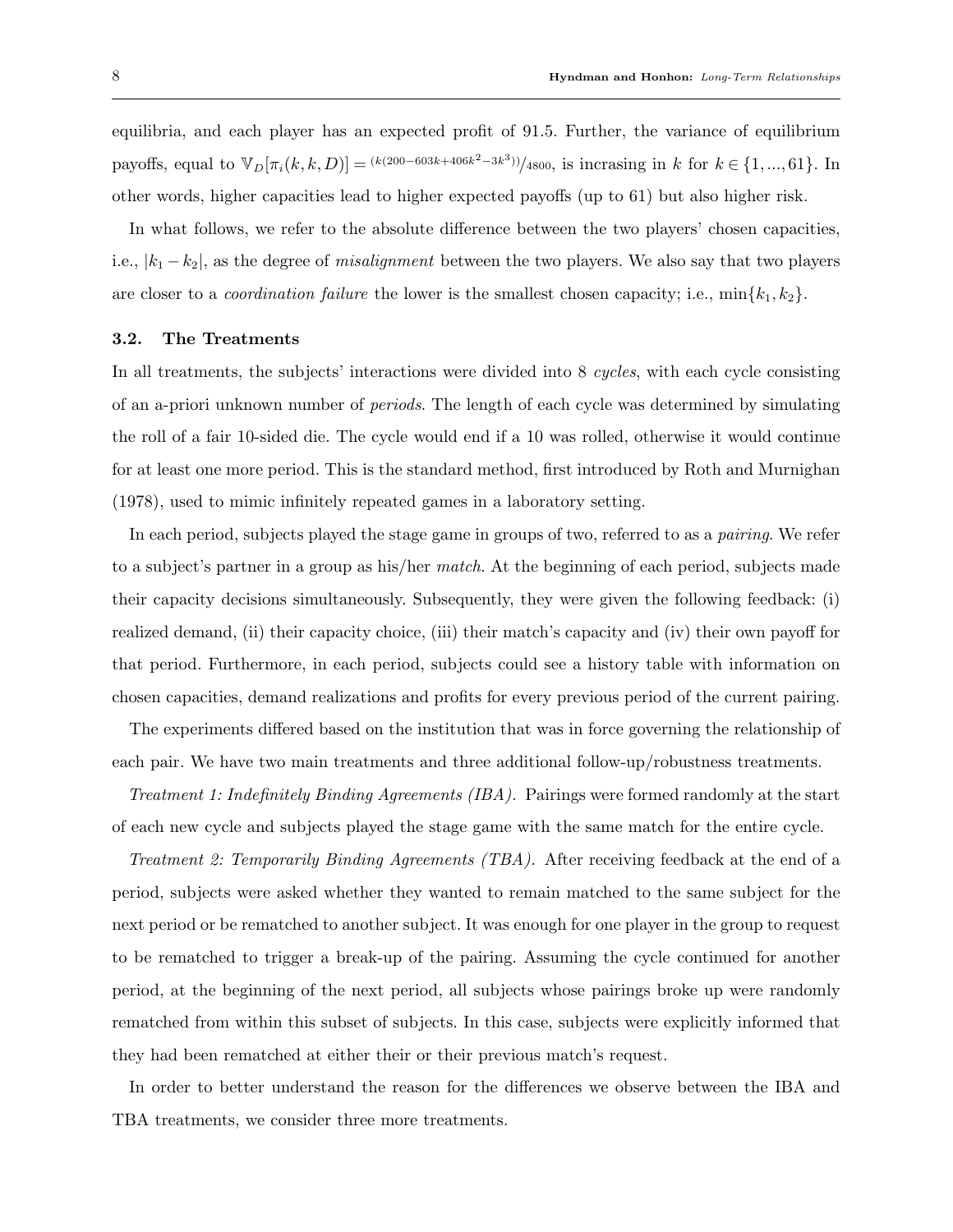Treatment 3: Exogenous Termination Payoff (TBA-FP). At the end of each period in which they are active, subjects could choose to maintain the pairing or to terminate it. Terminating the pairing placed subjects in an inactive state and gave them a fixed payoff of 50ECU per period until the end of the cycle. In comparison, playing one of the Pareto-efficient Nash equilibria of the game (Result 1) generates an expected profit of 91.5ECU and the worst equilibrium generates an expected profit of 3. 50 is also midway between the average per period earnings of subjects who dissolved frequently and those who dissolved infrequently in the TBA treatment.

Treatment 4: Disallowed Rematching Requests (TBA-D). Each time a new pairing is formed, there was a 10% chance that the subjects in the pairing would be forced to remain matched until the end of the cycle. Subjects were infromed of this possibility in the instructions but did not know whether they would be able to dissolve a particular pairing or not until they actually requested to do so. In those instances, the subject who requested a dissolution was told that the rematching request was disallowed and that he/she would remain paired with the same subject until the end of the cycle. The subject's match was not informed that a rematching request was made and denied.

Treatment 5: Institution Choice  $(IC)$ . At the beginning of each cycle, subjects chose which institution they would like to govern their interaction for the current cycle: either IBA and TBA. When an even number of subjects chose each institution, then initial pairings would be formed by randomly matching subjects from within their chosen institution. Once the institutions were determined and initial pairings were formed, everything proceeded according to the rules of their respective institution, as described above. If an odd number of subjects chose each institution, then one subject who chose TBA was randomly assigned to the IBA institution. The subject and his/her match were informed that one of them had requested TBA but was actually placed in the IBA institution. This was done to minimize any potential negative effects of granting one subject her preferred institution because, had we placed the subject in TBA, she could potentially interact with all other subjects who chose TBA. It was rare – occurring in  $5.92\%$  of initial pairings – to place one subject in the IBA institution when they chose the TBA institution.

#### 3.3. Details of the Experiment

For each treatment, we conducted four sessions at the experimental laboratory of a public U.S. university. To facilitate data analysis, we used the same realization of random numbers across treatments for the two sources of randomness in our experiment: the length of each cycle and the demand realizations. For the cycle length, we pre-drew random numbers to determine the length of the eight cycles and created four random permutations, one for each session. Therefore, in all sessions, subjects experienced the same eight values of cycle length, but in a different order. For the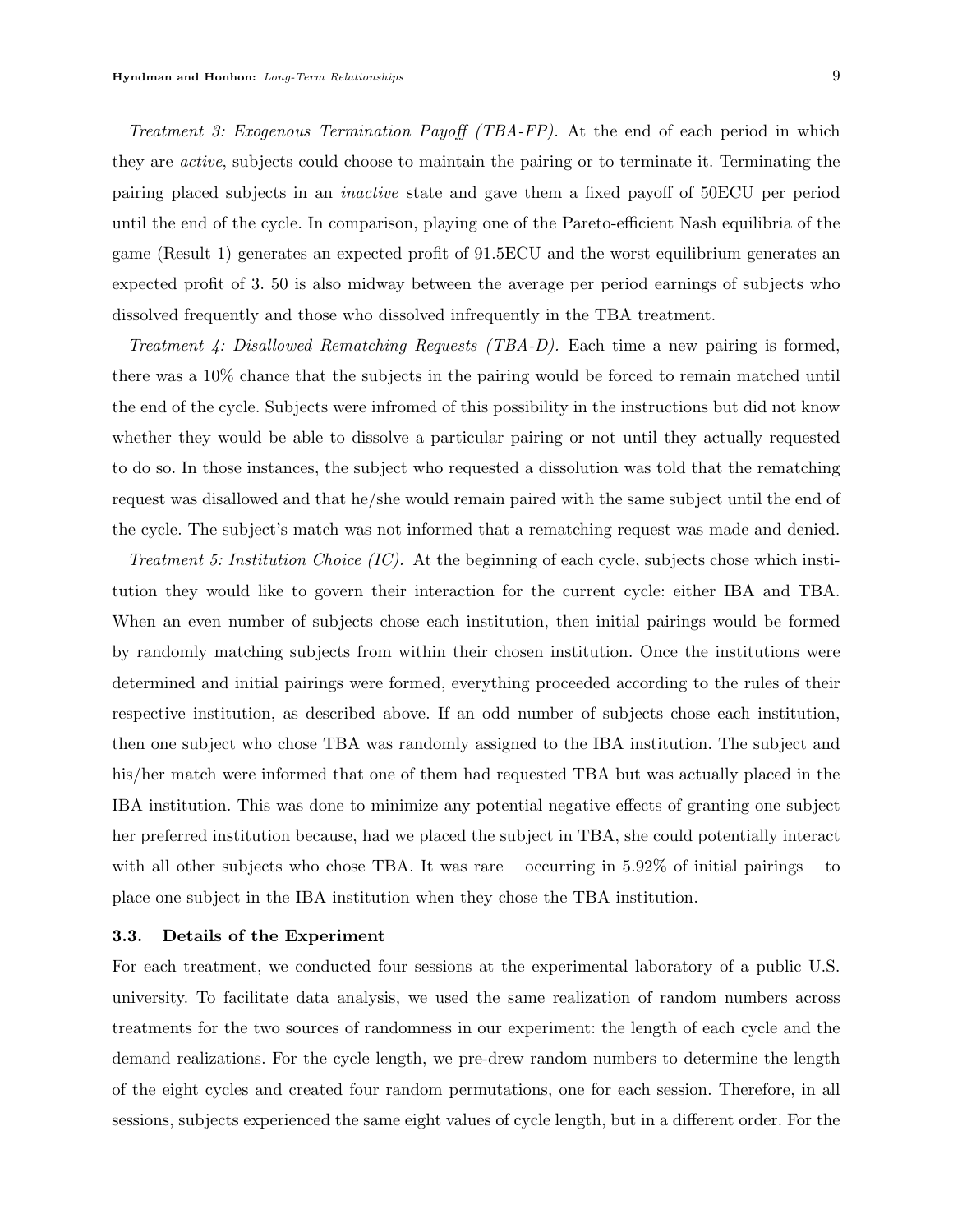demand realizations we also pre-drew four random sequences – one for each session – that subjects would see in each period. Therefore, in each session  $\#i \in \{1,2,3,4\}$ , subjects in each of the five treatments experienced the same sequence of cycle lengths, in the same order and with the same demand realizations.

After reading the instructions, but before starting the experiment, subjects had three minutes to get familiar with the stage game: they could enter hypothetical values for their and their match's decisions and see a graph with the payoff consequences for each possible value of demand.

|                |                             |      | Number of Subjects |    |        |     | Average Earnings (USD) |       |                   |        |       |
|----------------|-----------------------------|------|--------------------|----|--------|-----|------------------------|-------|-------------------|--------|-------|
|                | Cycle Lengths               | IB A |                    |    | TBA-FP | IС  | <b>TBA</b>             | TBA   | TBA-D             | TBA-FP | Ю     |
|                | (3, 5, 4, 6, 12, 7, 26, 16) | 10   | 20                 | 22 | 22     | 20  | 21.34 16.18            |       | $17.27^{\dagger}$ | 23.54  | 17.72 |
| S <sub>2</sub> | (5, 16, 6, 7, 3, 4, 26, 12) | 10   | 20                 | 20 | 20     | 16. | 14.76 14.03            |       | 21.92             | 20.40  | 17.72 |
| S <sub>3</sub> | (4, 26, 16, 12, 6, 3, 5, 7) | 10   | 18                 | 20 | 20     | 18. | -17.61                 | 17.03 | 22.00             | 20.56  | 21.86 |
| S4             | (4,3,26,7,6,12,5,16)        | 12   | 20                 | 22 | 14     | 20  | 22.78                  | 18.50 | 19.44             | 22.63  | 19.86 |
|                | Overall                     | 42   | 78                 | 82 | 76     | 76  | 19.30                  | 16.42 | 20.09             | 21.76  | 19.32 |

Table 1 Information About Sessions

Note: The average earnings include both earnings from the main part of the experiment as well as from the incentivized risk elicitation task that took place after the completion of the main experiment.

† In this session, due to a malfunction, we could only complete 55 of 79 periods.

After playing all eight cycles, subjects completed both an incentivized and non-incentivized risk elicitation task, and a final survey, which contained: (i) demographic questions, (ii) questions specific to the experiment (such as about their strategy), (iii) the Cognitive Reflection Test (CRT) (Frederick 2005) and (iv) a 10-item set of questions to measure each subject's "Need For Cognition" (NFC) (Cacioppo and Petty 1982). Each session lasted approximately 90 minutes. Due to time constraints, we were unable to complete the final survey in three TBA sessions and one TBA-FP session. For each measure, we conducted the Kruskall-Wallis test for differences across treatments. There is weak evidence that the incentivized risk measure differs across treatments ( $p = 0.073$ ); the other three measures all have  $p > 0.10$ , suggesting that our treatment randomization was successful. Table 1 summarizes the details of the experiment.

REMARK 1. The difference in risk preferences is mainly driven the TBA treatment where subjects are significantly more risk averse than subjects in the IC treatment. We are not concerned with this because (i) when doing so many pairwise tests, it is likely that some comparisons will be significant by chance and (ii) the risk elicitation was done after the main experiment. Since subjects performed worst in the TBA treatment, it may have induced more risk averse behavior in the incentivized elicitation. This interpretation is further supported by the fact that there are no differences in the non-incentivized risk elicitation, which asked of "general willingness to take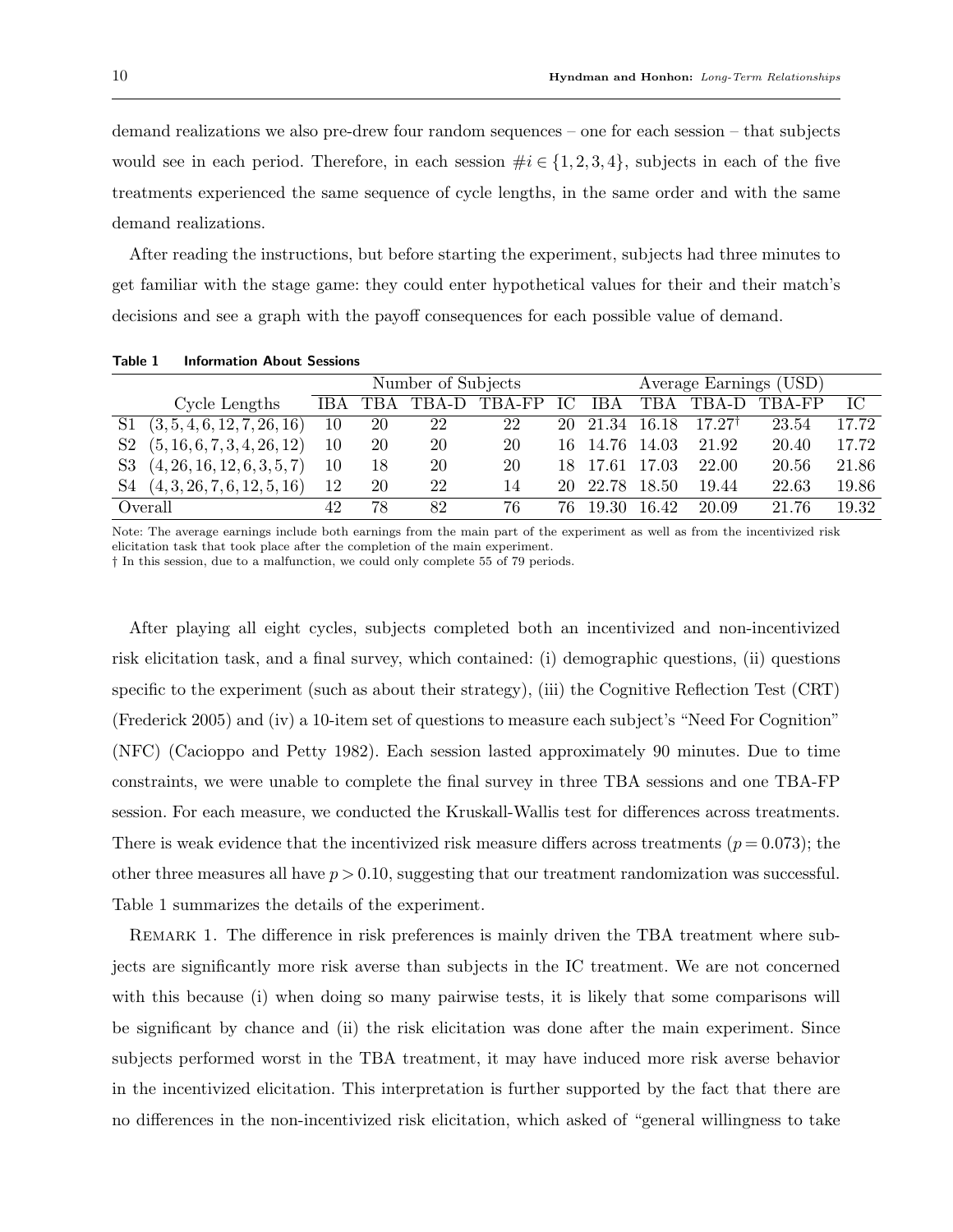risks" and where we would expect less contamination from the main experiment because it is more general and has no monetary consequences.

#### 3.4. Remarks on the Experimental Design

The rematching process of subjects in the TBA and TBA-D treatments was done randomly at the end of each period from the set of participants whose pairing broke up. If more than one pairing broke up, our software made sure that subjects were not matched with the same participant in the next period. However, if only one pairing broke up, the same two subjects were matched again in the next period. In this case, subjects were not informed that their match was the same person as in the previous period and could not infer that this was the case. In order to limit this forced rematching due to only one pairing dissolving in any period, the TBA sessions had about twice as many subjects per session as the IBA sessions. Indeed, in the TBA treatment, this forced re-matching only occurred in 0.58% of the cases in which subjects needed to be rematched.

Since our stage game has multiple Pareto-rankable equilibria, it is not clear what role indefinite repetition plays. Unlike a prisoner's dilemma game, there are no equilibria of the indefinitely repeated game that dominate the Pareto-efficient stage game Nash equilibrium. Nevertheless, we chose to run the experiment as a series of indefinitely repeated games because we wanted to create a stationary environment in which to study the decision to dissolve relationships in the TBA treatment. With a fixed, finite number of periods, the decision to dissolve would be influenced by the number of periods remaining which we wanted to avoid. It also facilitates a study of far-sighted teaching behavior, as we will demonstrate later. In our setting, with a continuation probability of 90%, the end of each cycle is indefinite and in particular, subjects should always expect the cycle to continue for 10 additional periods. Hence, a subject contemplating teaching can expect 10 additional periods in which to potentially enjoy the fruits of successful teaching. In contrast, under a fixed, finite number of periods, the incentives to teach would be non-stationary.

## 4. Results: Temporarily and Indefinitely Binding Agreements

We first analyze behavior in the two treatments where the institution is exogenously imposed: TBA and IBA. Our main goal is to determine which institution leads to more efficient outcomes and to gain insights, in the case of TBA, about the events that trigger the dissolution of a pairing.

#### 4.1. Performance Analysis and Determinants of Capacity Choice

In Table 2 we provide some summary statistics on average capacity choices, misalignment in a pairing (defined as the absolute difference of the capacity choices, i.e.,  $|k_1 - k_2|$ ) and profits for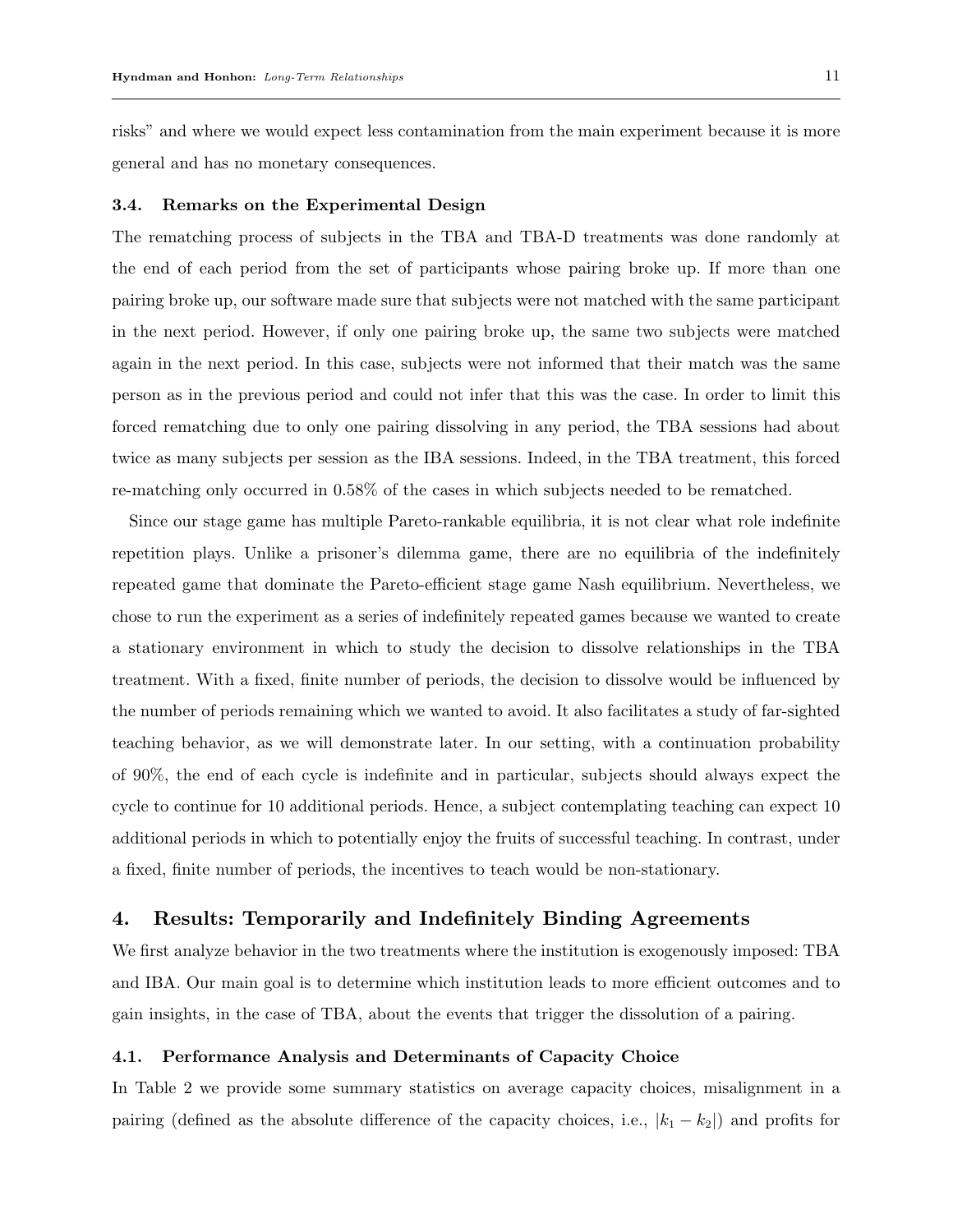|                            | Average  | $p$ -value | Average      | $p$ -value | Average | $p$ -value |
|----------------------------|----------|------------|--------------|------------|---------|------------|
|                            | Capacity | (vs IBA)   | Misalignment | (vs IBA)   | Profit  | (vs IBA)   |
| IBA                        | 37.05    |            | 9.39         |            | 56.48   |            |
| TBA pooled                 | 33.72    | 0.019      | 9.59         | 0.841      | 51.38   | 0.001      |
| TBA 1 pairing $(28.8\%)$   | 42.21    | 0.448      | 5.18         | 0.000      | 72.09   | 0.000      |
| TBA 2 pairings $(13.5\%)$  | 36.73    | 0.073      | 7.84         | 0.328      | 60.20   | 0.780      |
| TBA 3 pairings $(17.3\%)$  | 35.73    | 0.818      | 12.47        | 0.030      | 44.10   | 0.000      |
| TBA 4+ pairings $(40.4\%)$ | 28.77    | 0.000      | 11.50        | 0.023      | 41.08   | 0.000      |

Table 2 Summary Statistics (Average Capacity, Misalignment and Profits)

Note: p−values are generated from random-effects regressions (with standard errors corrected for clustering at the treatmentsession level), where we include indicators for the explanatory variables. In all cases, we also include indicator variables for the different sessions. The percentages in parentheses indicate the frequency of observations across all subject-cycle combinations.

each of the two treatments. For the TBA treatment, we break down these statistics between those subjects who had 1, 2, 3 or 4+ pairings during each cycle.

Consider first the comparison between IBA and the pooled average for TBA. Subjects in the TBA treatment are approximately as well-aligned as their IBA counterparts but choose significantly lower capacities. Because of this, subjects in the IBA treatment earn significantly more – approximately 10% more – than subjects in the TBA treatment. Thus, on average, the flexibility to dissolve relationships is disadvantageous. However, this aggregate comparison masks interesting differences which emerge once we differentiate based on the number of pairings experienced by a subject during a cycle. Subjects in the TBA treatment whose initial pairings never dissolved were significantly better aligned and earned significantly higher profits – approximately 33% more – than subjects in the IBA treatment. Subjects in the TBA treatment who had two pairings during the cycle (i.e., their initial pairing dissolved, but the subsequently formed pairing lasted for the remainder of the cycle) are also better aligned and earn more profits than subjects in the IBA treatment, but the difference is not significant. However, subjects in TBA who had 3 or 4+ pairings during the cycle chose lower capacities, suffered from greater misalignment and earned significantly less than subjects in the IBA treatment. This is our first piece of evidence that performance in TBA appears to be strongly related to the frequency with which subjects choose to dissolve relationships.

Table 3 takes a regression approach to better understand the determinants of capacity choices and profits. Consider columns (1) and (2), which focus on capacity. There are four results to highlight. First, across cycles, capacities decline in TBA, but are relatively stable in IBA. Second, within a cycle, the coefficient on Cycle Period is significantly negative for both TBA and IBA. This decreasing trend indicates negative reinforcement of capacities across periods. However, and this is our third result, longer-lived pairings in TBA choose higher capacities, as evidenced by the fact that the sum of the coefficients on TBA  $\times$  Pairing Duration and Cycle Period is significantly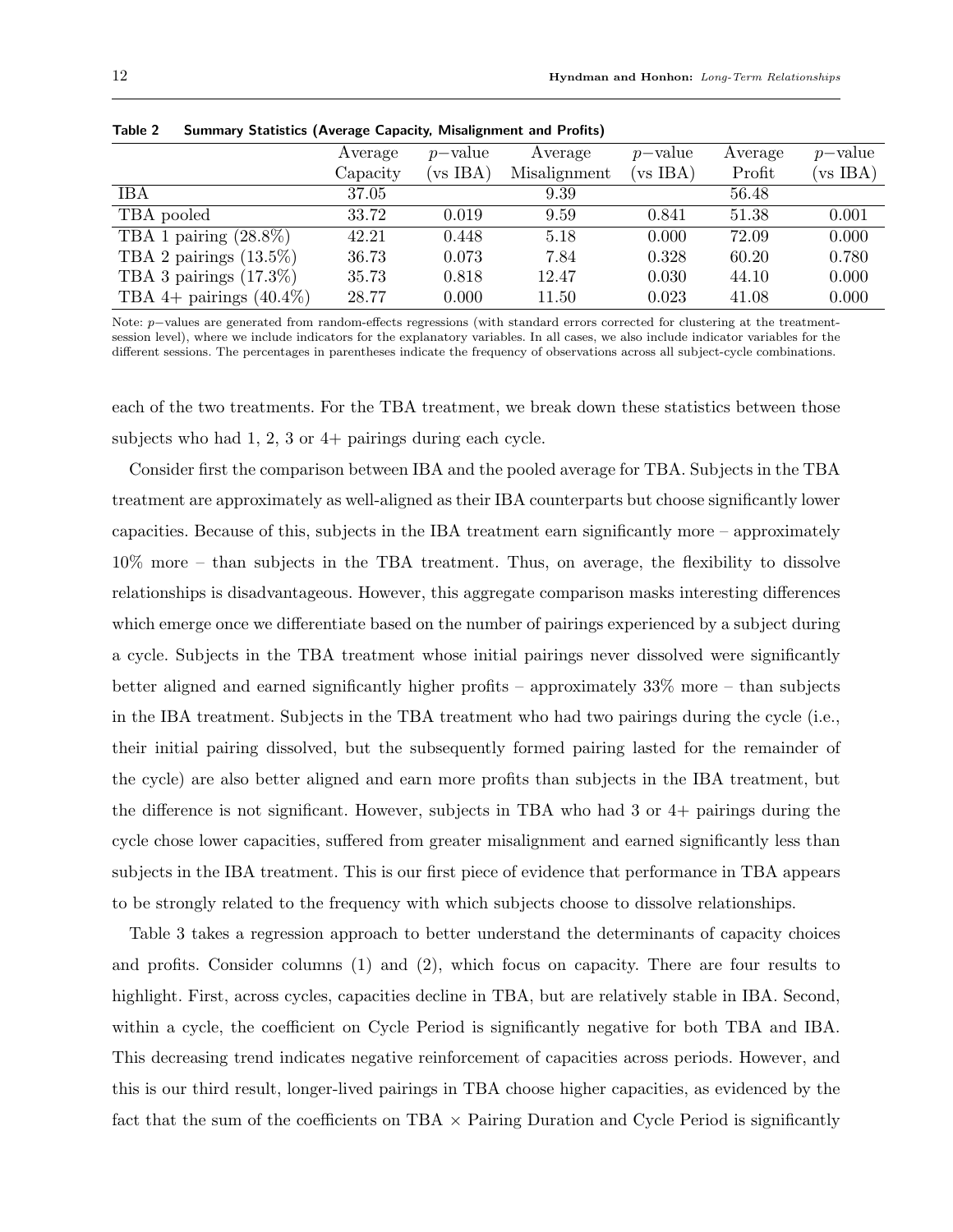|                                        | Capacity    |                       | Profits    |                       |  |  |
|----------------------------------------|-------------|-----------------------|------------|-----------------------|--|--|
|                                        |             | $^{\prime}2,$         | 3          | $\overline{4}$        |  |  |
| <b>TBA</b>                             | (3.681)     | (3.351)               | (12.995)   | (12.332)              |  |  |
|                                        | $-2.746$    | $-2.266$              | $-12.756$  | $-12.954$             |  |  |
| $TBA \times Cycle$ Index               | (0.135)     | $-0.259*$             | $1.764**$  | $1.757**$             |  |  |
|                                        | $-0.257*$   | (0.136)               | (0.845)    | (0.846)               |  |  |
| $IBA \times Cycle Index$               | (0.289)     | 0.370                 | (1.244)    | $2.271*$              |  |  |
|                                        | 0.371       | (0.288)               | $2.243*$   | (1.248)               |  |  |
| $TBA \times \text{Pairing}$ Duration   | $0.611***$  | (0.135)               | $2.453***$ | $2.458***$            |  |  |
|                                        | (0.136)     | $0.611***$            | (0.391)    | (0.401)               |  |  |
| Cycle Period                           | $-0.328***$ | $-0.328***$           | (0.308)    | 0.078                 |  |  |
|                                        | (0.057)     | (0.057)               | 0.079      | (0.308)               |  |  |
| Willingness to Take Risk (Incent.)     |             | 0.247<br>(0.380)      |            | $-0.512**$<br>(0.255) |  |  |
| Willingness to Take Risk (Non-Incent.) |             | $1.278***$<br>(0.382) |            | 1.377*<br>(0.761)     |  |  |
| Constant                               | $37.926***$ | 27.743***             | 44.963***  | $38.519***$           |  |  |
|                                        | (2.444)     | (2.544)               | (9.402)    | (10.415)              |  |  |
| Observations                           | 9480        | 9480                  | 9480       | 9480                  |  |  |
| $R^2$                                  | 0.082       | 0.114                 | 0.039      | 0.041                 |  |  |

Table 3 Random Effects Regression: Factors Influencing Capacity Choice and Profits

Note 1: ∗∗∗1%, ∗∗5%, <sup>∗</sup>10% significance using standard errors clustered at the treatment-session level.

Note 2: Since we are interested in treatment differences and also the role of risk preferences, both of which are fixed for each subject, we must estimate the model with random-effects.

positive  $(p = 0.012)$ , so much so that the longest-lived pairings are choosing significantly higher capacities in later periods. Finally, capacity choice is increasing subjects' willingness to take risk. This is consistent with Result 1, which showed that the variance of payoffs is increasing in capacity.

Turn to columns (3) and (4) of Table 3, which focus on profits. First, notice that subjects earn more in later cycles in the experiment. Second, subjects in longer-lasting relationships in TBA earn significantly more. Lastly, we get a mixed result with respect to risk preferences. According to our non-incentivized measure, subjects who are more willing to take risks earn (marginally) significantly more; however, the result is flipped when we consider the incentivized measure. Therefore, while willingness to take risk has an consistent effect on capacity choices, its effect on profits is ambiguous.

Tables 2 and 3 show that the number of dissolutions per cycle affects profits. It is also the case that subjects who have fewer, longer-lasting relationships in the first four cycles earn significantly higher profits over the last four cycles. This can be seen in Figure 1, which shows a scatter plot of subjects' average per-period profit over the last four cycles against the average duration (as a fraction of cycle length) of their longest pairing in each of the first four cycles (remember each subject saw 8 cycles in total). The figure also shows the best linear regression fit, which clearly shows a positive relationship ( $p = 0.016$ ). This suggests that subjects who adopt a more "patient" strategy in terms of dissolving relationships are rewarded with higher profits.

REMARK 2. Some caution is needed in making a direct causal link between our measure of patience and average profits over the last four cycles. There could be another variable which affects pairing duration and profits, but is unrelated to patience. The most likely variable is initial misalignment. Below, we show that subjects who had only one pairing started the cycle much better-aligned. However, while there is a negative relationship between patience and average initial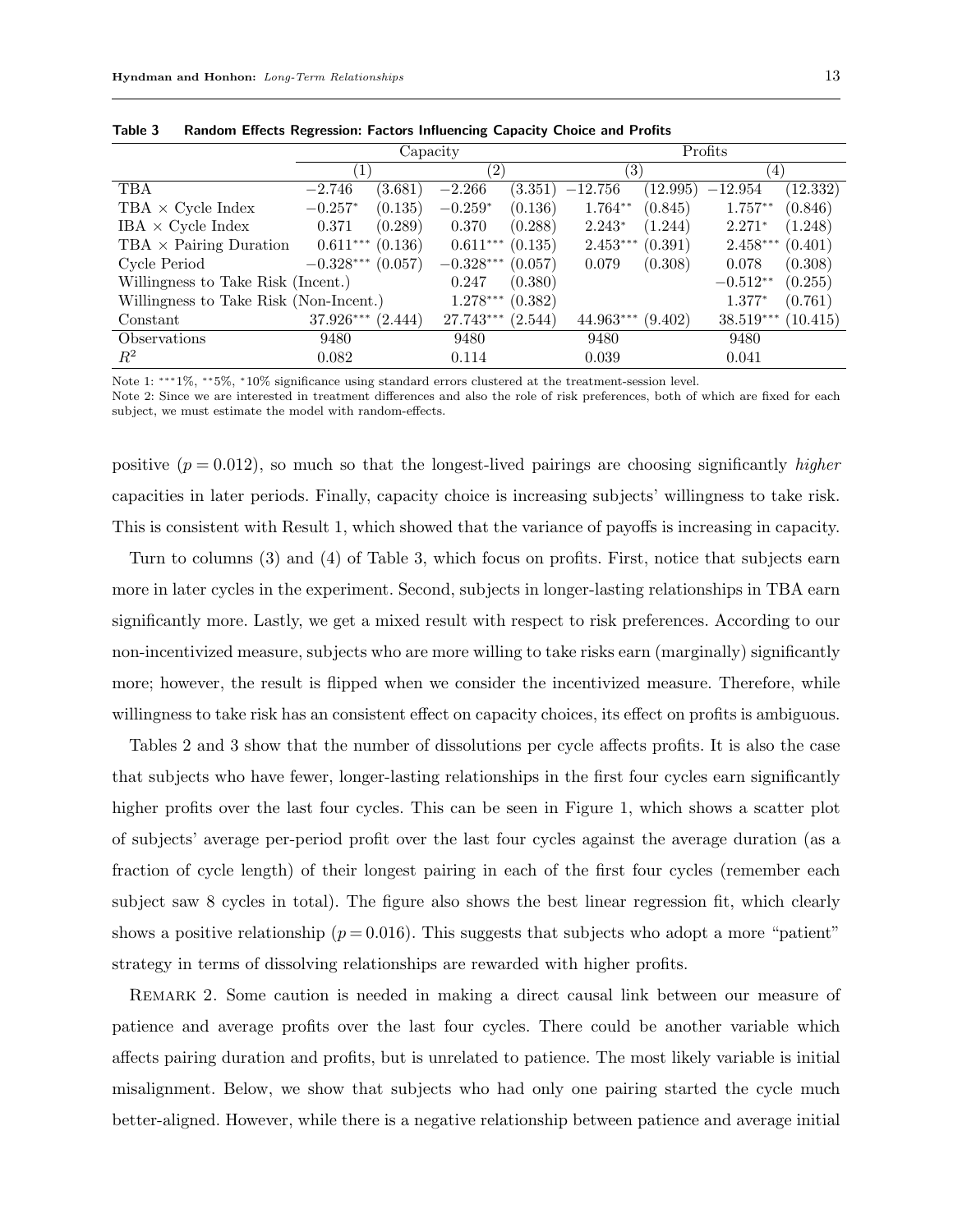Figure 1 Average Earnings Over Last Four Cycles Against Average Duration of Longest Pairing in a Cycle Across First Four Cycles (TBA Treatment)



misalignment in the first four cycles, initial misalignment does not affect average profits in the last four cycles. Moreover, controlling for initial misalignment, subjects with longer average pairing durations over the first four cycles had longer average pairing durations over the last four cycles. This suggests that we are capturing patience and that the relationship in Figure 1 is likely causal.

## 4.2. Evolution of Capacity Choices

As we have mentioned, outcomes in coordination games are often highly history-dependent. In Table 4, we report the average capacity choice, misalignment and profits over the first period and last period of each cycle. For the TBA treatment, we differentiate between whether the initial pairing was maintained over the entire cycle ("1 pairing") or not ("2+ pairings"). Since all treatments consisted of four sessions and all sessions had the same number of cycles (8) with identical lengths (though in different orders), we can compare behavior between the first and last period of a cycle without worrying about differences in cycles and cycle lengths between the treatments.

All groups of subjects are substantially and significantly better-aligned in the last period of a cycle than in the first period  $(p < 0.01)$ . However, the same cannot be said for capacities. In IBA, the average capacity declined by 4.54 points over the course of a cycle, and this difference is statistically significant  $(p < 0.001)$ . In contrast, in TBA, the overall average capacity declined by only 1.97, and this is not significant  $(p = 0.205)$ . However, this masks differences between the two subgroups in TBA: those subjects with 2+ pairings, saw capacities decline by a statistically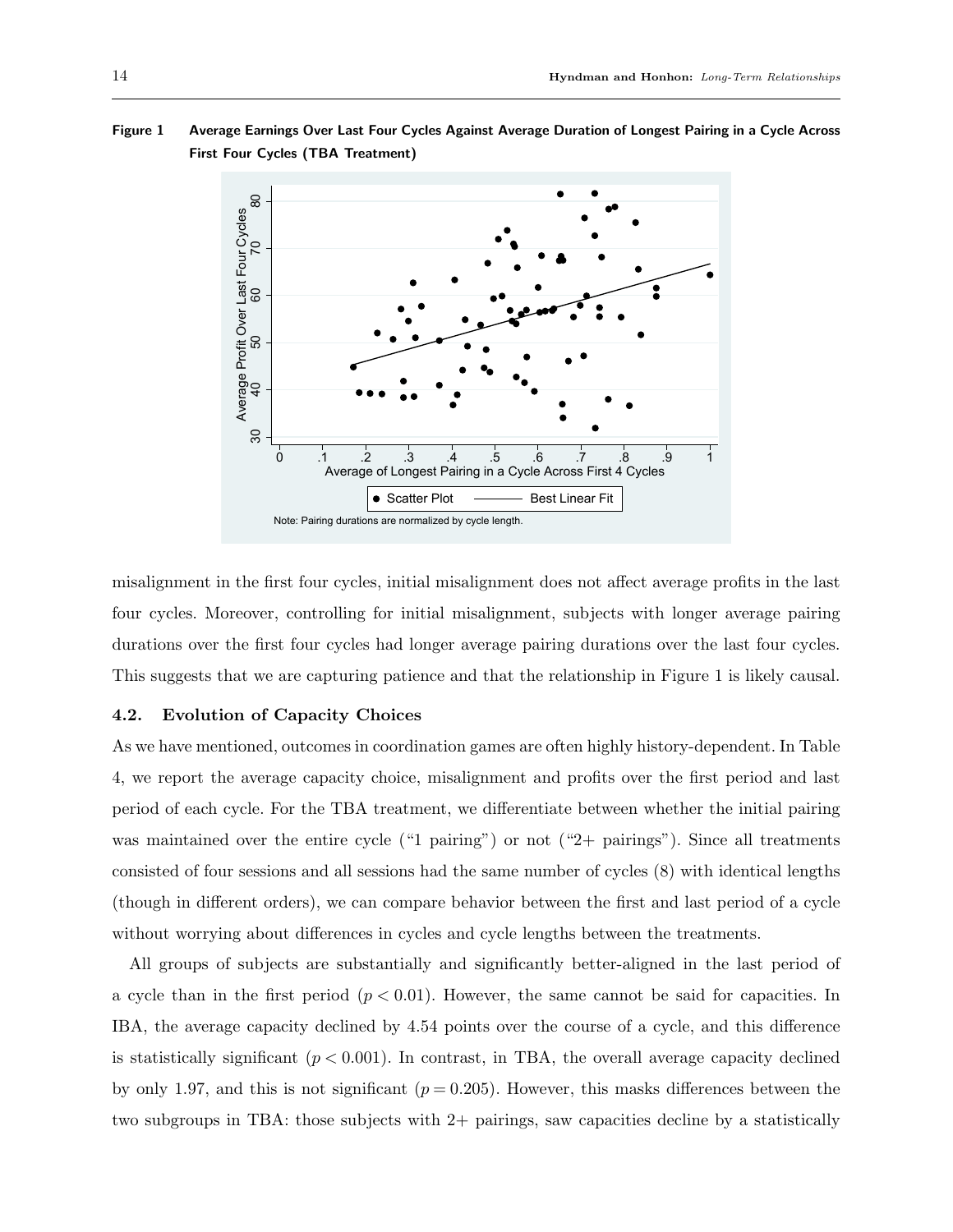|                     | Average Capacity |             | Average Misalignment |       |       | Average Profits             |       |       |                 |
|---------------------|------------------|-------------|----------------------|-------|-------|-----------------------------|-------|-------|-----------------|
|                     | First            | Last        | $p$ -value           |       |       | First Last $p$ -value First |       |       | Last $p$ -value |
| IBA                 | 41.01            | 36.47       | 0.000                | 16.27 | 9.08  | 0.000                       | 46.21 | 60.66 | 0.231           |
| TBA (pooled)        |                  | 36.04 34.07 | 0.205                | 15.00 | 8.73  | 0.000                       | 44.73 | 56.32 | 0.237           |
| TBA (1 pairing)     | 39.55            | 44.04       | 0.043                | 9.68  | 5.14  | 0.000                       | 59.79 | 84.39 | 0.080           |
| TBA $(2+$ pairings) | 34.73            | 30.33       | 0.000                | 17.01 | 10.08 | 0.000                       | 39.09 | 45.81 | 0.477           |

Table 4 Comparing the First and Last Periods of Cycles

Note: p−values are generated from random-effects regressions (with standard errors corrected for clustering at the session level), where we include indicator variables as the relevant explanatory variables. In all cases, we also include indicator variables for the different sessions.

significant 4.40 ( $p < 0.001$ ), while those with only 1 pairing, saw their capacities *increase* by a statistically significant 4.49 ( $p = 0.043$ ). Thus pairings which do not dissolve in TBA not only started off well, but also ended the cycle well. In the online appendix, we show that the results in Tables 2–4 are robust to different partitions of the data according to cycle length.

Taken to the extreme, the negative reinforcement, which seem to happen more frequently in IBA, can lead to a near complete coordination failure. Figure 2 depicts two such examples where players' capacities become stuck at very low levels for several periods. While this extreme coordination failure was rare in IBA (for cycles with 6 or more periods, 5 out of 105 pairings had instances in which both players chose a capacity of 10 or less for four or more consecutive periods), it did not occur in TBA and likely never would because a subject would dissolve before things got so bad.





## 4.3. Determinants of Capacity Choices: Lagged Choices and Outcomes

Traditional newsvendor experiments have identified a number of common biases (Schweitzer and Cachon 2000), with the two most prevalent being mean anchoring and demand chasing. We cannot test mean anchoring because all of our experiments had the same critical fractile (equal to 0.6). Yet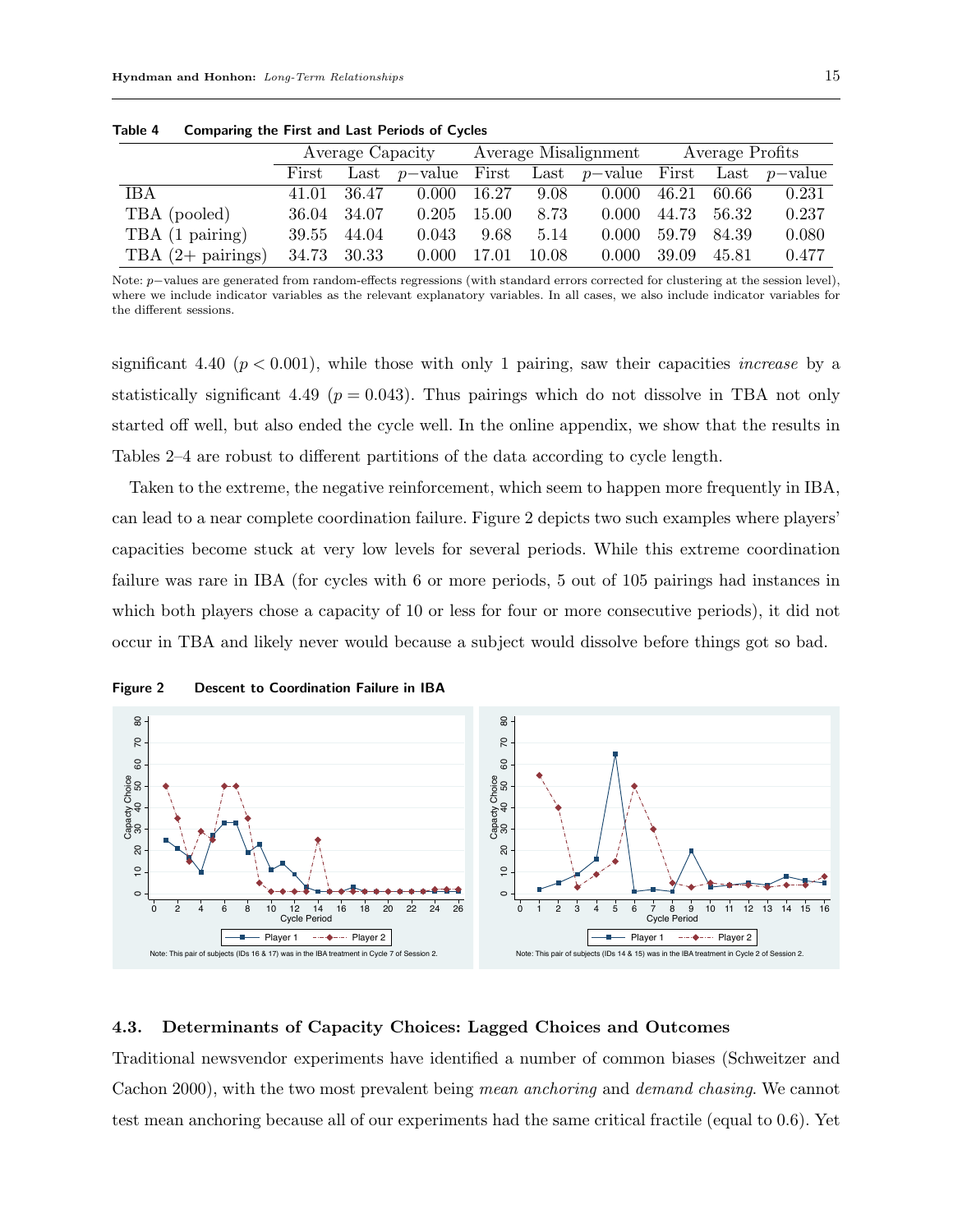|                  |                                         | IBA                   | TBA                   |
|------------------|-----------------------------------------|-----------------------|-----------------------|
|                  | New Cycle $\times k_{i,t-1}$            | $0.287**$<br>(0.059)  | $0.283*$<br>(0.090)   |
| Lag Own Choice   | Pairing Dissolved $\times k_{i,t-1}$    |                       | $0.337***$ $(0.047)$  |
|                  | Pairing Maintained $\times k_{i,t-1}$   | $0.313***$ $(0.050)$  | $0.330***$<br>(0.047) |
|                  | New Cycle $\times k_{3-i,t-1}$          | (0.032)<br>$0.094*$   | $0.149**$<br>(0.028)  |
| Lag Match Choice | Pairing Dissolved $\times k_{3-i,t-1}$  |                       | $0.190***$<br>(0.020) |
|                  | Pairing Maintained $\times k_{3-i,t-1}$ | $0.333***$<br>(0.026) | $0.353***$<br>(0.009) |
|                  | New Cycle $\times D_{t-1}$              | (0.022)<br>$-0.034$   | (0.024)<br>$-0.024$   |
| Lag Demand       | Pairing Dissolved $\times D_{t-1}$      |                       | $0.037**$<br>(0.012)  |
|                  | Pairing Maintained $\times D_{t-1}$     | (0.027)<br>0.017      | (0.020)<br>0.015      |
|                  | Cycle Index                             | (0.172)<br>0.321      | (0.051)<br>0.098      |
|                  | Cycle Period                            | (0.059)<br>$-0.039$   | (0.032)<br>0.073      |
|                  | Number of Pairings                      |                       | (0.080)<br>$-0.211*$  |
|                  | New Cycle                               | $15.753***$ $(2.644)$ | (1.323)<br>12.334***  |
|                  | Pairing Dissolved                       |                       | 5.786***<br>(0.763)   |
|                  | Constant                                | (3.846)<br>$10.569*$  | $8.473**$<br>(2.444)  |
|                  | Observations                            | 3276                  | 6084                  |
|                  | $\,R^2$                                 | 0.523                 | 0.633                 |

Table 5 Fixed Effects Regression: Effect of Lagged Variables on Capacity Choice

Note 1: ∗∗∗1%, ∗∗5%, <sup>∗</sup>10% significance using standard errors clustered at the treatment-session level. Since this is a fixed-effects model with clustering at the treatment-session level, the p−values are very conservative.

we believe that it is unlikely to occur as the strategic uncertainty (due to our's being a two-player game), is likely to dominate any mean anchoring bias. Indeed, anchoring would predict average capacities between 50 and 60, while we find average capacities less than 40. On the other hand, subjects may be influenced by demand chasing (Bostian et al. 2008), which posits that a subject's choice in period t is positively correlated with demand in period  $t - 1$ . In Table 5, we investigate possible lag effects in the subject's capacity choices using a fixed-effects model which is generally preferred to the random effects specification in panel data models with lagged dependent variables and long panels (Hyndman and Embrey Forthcoming). The variables Lag Own Choice  $(k_{i,t-1})$ , Lag Match Choice  $(k_{3-i,t-1})$  and Lag Demand  $(D_{t-1})$  are used to measure a one-period lag effect of the relevant variable. Because lagged actions should be less informative of current behavior at the start of each new cycle and after a pairing has dissolved, we interact the variables of interest with indicators for (1) the first period of a new cycle (*New Cycle*), (2) whether the pairing was dissolved (Pairing Dissolved) and (3) whether the pairing was maintained (Pairing Maintained). Table 5 clearly shows that lagged actions have a strong influence on behavior. Subjects' own capacity choices are very persistent, but the persistence does not vary much depending whether it was a new cycle, the pairing was maintained or the pairing was dissolved.

We also see that players' current capacity is positively associated with their match's previous capacity. As could be expected, the magnitude of the effect is stronger when the pairing has been maintained than at the start of a new cycle (IBA:  $p = 0.02$ ; TBA:  $p < 0.01$ ) or following the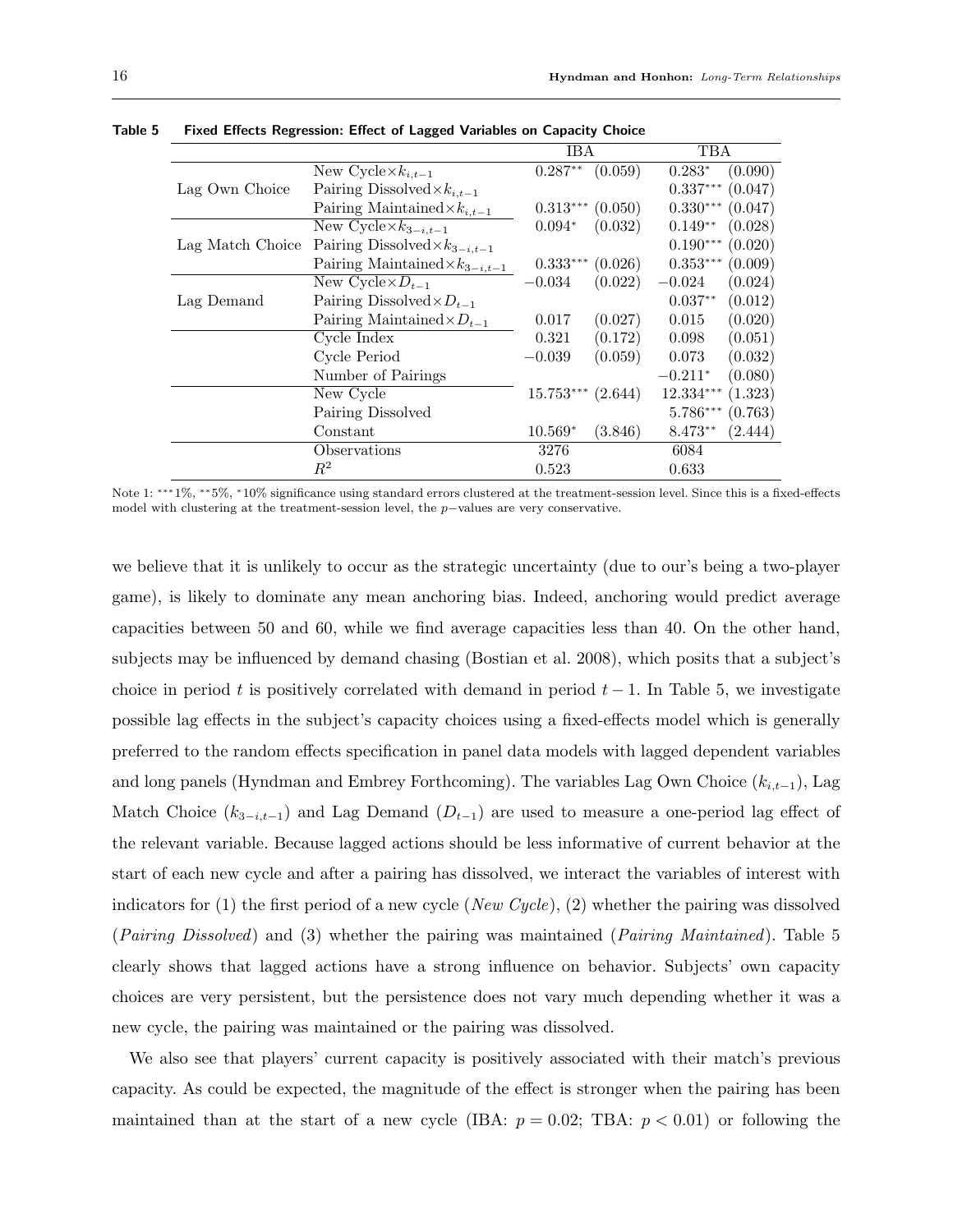dissolution of a pairing in TBA ( $p < 0.01$ ). Table 5 also allows us to determine whether subjects chase demand. As can be seen, there is no evidence for demand chasing in the IBA treatment and very weak evidence for it in the TBA treatment, having a significant effect only after a pairing dissolved. Finally, consistent with our finding that lagged outcomes matter less at the start of a new cycle or following a dissolution, we see that the coefficients on "New Cycle" and "Pairing Dissolved" are positive and significant. This suggests that subjects reset their capacities following each rematching. Interestingly, in TBA the reset is significantly larger  $(p < 0.01)$  at the start of a new cycle rather than following a dissolution. This suggests that subjects perceive the rematching pool within a cycle to be worse than the pool of all subjects, an issue we will return to below.

#### 4.4. The Decision to Dissolve a Relationship

We now turn our attention to why relationships break up in the TBA treatment. The most logical reason to dissolve a pairing is that the players' capacity choices are misaligned since this negatively affects the profits of the subject choosing the higher capacity. In Figure 3, we plot the frequency that subjects dissolved for each range of one-sided misalignment defined as Own Choice − Match's Choice. We treat misalignment equal to 0 (i.e., perfectly aligned capacities) as a distinct bin because it is the modal level of misalignment and also because there appears to be a discrete increase in the likelihood of dissolution when misalignment is anything other than 0: When the subjects are perfectly aligned, the likelihood of dissolution is 4.4%. However, for misalignment in the range  $[-5,0)\cup(0,5]$ , the likelihood of dissolution jumps to approximately 20%, and conditional on *some* misalignment, the average frequency of dissolution is 28%.

The figure depicts an asymmetric relationship between misalignment and the frequency of requesting a dissolution depending on whether misalignment is positive or negative. Remember that, all else equal, a subject's profit is non-decreasing in her match's capacity choice. When misalignment is positive – meaning that the match chose a lower capacity than the subject – the average frequency of dissolution requests is 34.2% and it increases sharply as misalignment increases. On the other hand, when misalignment is negative – meaning that the match chose a higher capacity than the subject – the average frequency of dissolution is significantly lower at  $21.8\%$  ( $p < 0.01$ ), and the rate of increase as misalignment becomes more negative is also smaller.

The sharp rate of increase in the frequency of dissolution requests when misalignment is positive is intuitive because the subject suffers negative payoff consequences from their match's lower capacity choice. In contrast, it is surprising that subjects request to dissolve over 20% of the time when they chose a lower capacity than their match, since there are no adverse payoff consequences in the current round. It is possible that the subject expects her match to react to the low profits she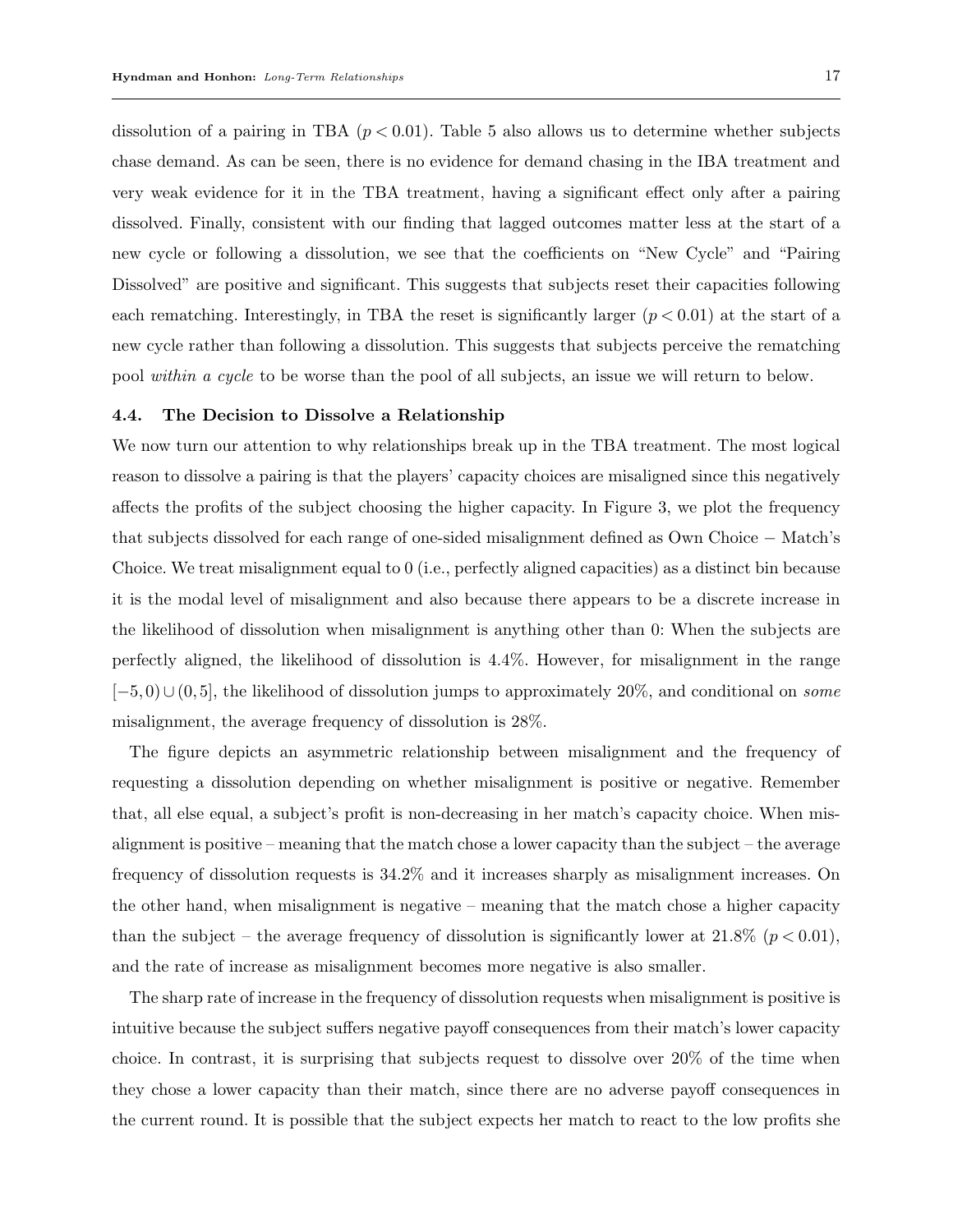

Figure 3 Misalignment and the Likelihood of Requesting to Dissolve

likely received in the current period by dropping her capacity in the next one and therefore the subject prefers to pre-emptively dissolve to avoid this.

Table 6 takes a regression approach to learn more about the motivations of a subject to dissolve a relationship. Not surprisingly, subjects are significantly more likely to dissolve the higher was their own capacity and are significantly less likely to dissolve the higher was their match's capacity. Note also that the effect of the match's capacity is more than twice as large as the subject's own capacity. We can also see that the probability of dissolving a relationship declines significantly the longer the relationship has been intact — there is a large drop if the pairing lasted two periods  $(1\text{Pairing}$  Duration  $= 2\text{)}$ , followed by a more continuous decline for pairings lasting 3 or more periods (1[Pairing Duration  $\geq 3$ ] · Pairing Dur.).

Table 6 also allows us to investigate the role of luck (i.e., the random nature of demand in the stage game) in the decision to dissolve a relationship through the effect of realized profits. As can be seen, the coefficient on current profits is negative and significant; that is, given fixed capacity choices by the two players, the higher the realized profit, the less likely they are to dissolve the relationship. For example, consider two otherwise identical pairings. In both pairings, both players choose the Pareto efficient capacity of 60; however, in the first pairing, the realized demand was 60, while in the second pairing, the realized demand was 1. Although subjects in both pairings made the same decision, the realized profit for each subject in the first pairing is 180, while it is -115 in the second pairing. Each subject in this second pairing is 20.5 percentage points more likely to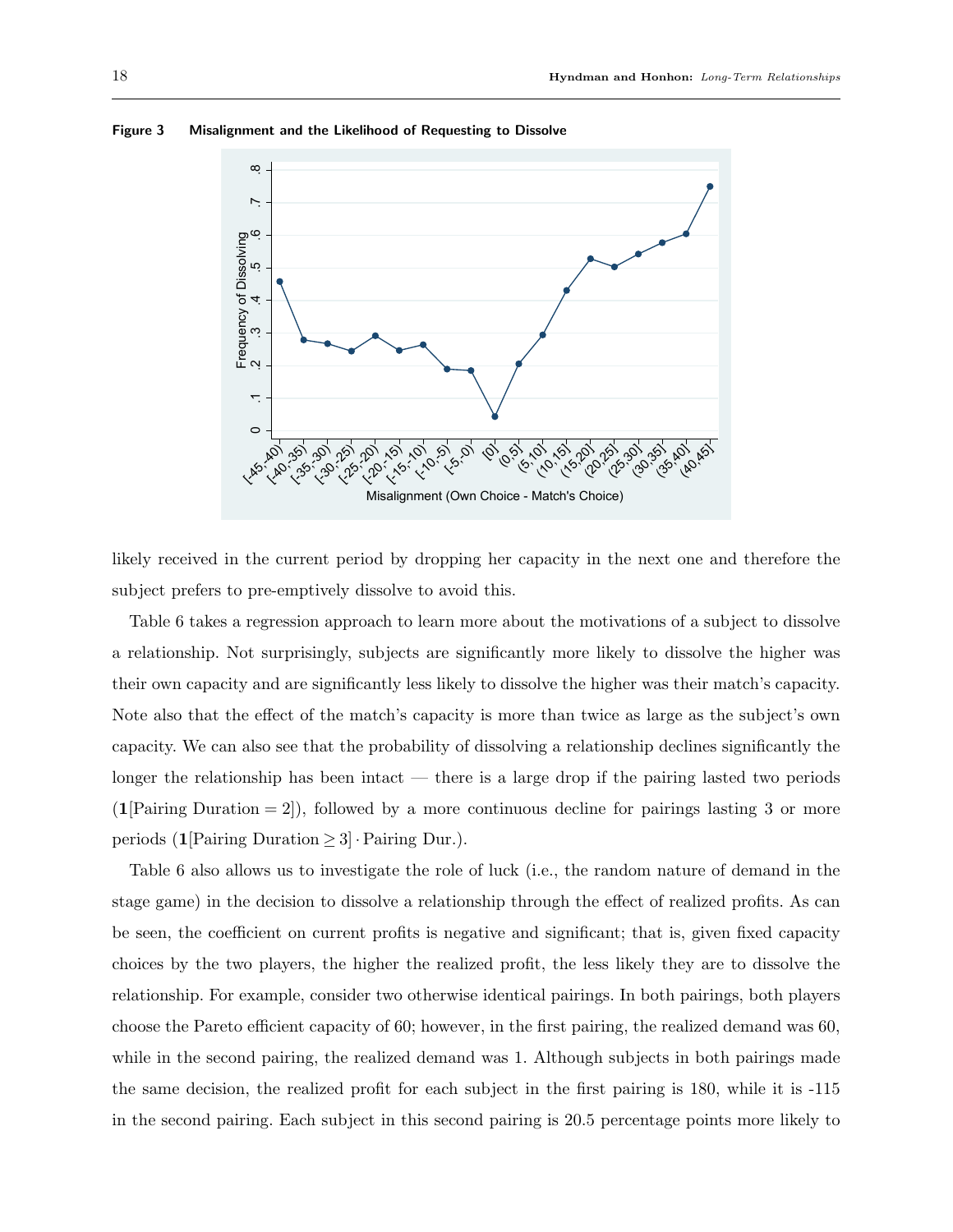|                                               | Random Effects         | <b>Fixed Effects</b>   | R.E. Logit             |
|-----------------------------------------------|------------------------|------------------------|------------------------|
| Own Choice                                    | $0.003***$ $(0.001)$   | (0.001)<br>$0.004**$   | (0.006)<br>0.009       |
| Match's Choice                                | $-0.008***$ (0.002)    | $-0.008**$<br>(0.002)  | $-0.058***$<br>(0.017) |
| Current Round Profit                          | $-0.001***$ (0.000)    | $-0.001**$<br>(0.000)  | $-0.008***$<br>(0.002) |
| $1$ [Pairing Duration = 2]                    | $-0.078***$ (0.009)    | $-0.063***$ (0.010)    | $-0.684***$ (0.094)    |
| $1$ [Pairing Duration $\geq 3$ ] Pairing Dur. | $-0.011***$ (0.001)    | $-0.009***$ (0.001)    | $-0.283***$<br>(0.035) |
| Cycle Index                                   | (0.001)<br>$-0.012***$ | $-0.012***$<br>(0.001) | $-0.110***$<br>(0.017) |
| Pairing Number                                | $0.005***$ (0.002)     | (0.001)<br>0.002       | $0.024**$<br>(0.012)   |
| Constant                                      | $0.470***$<br>(0.055)  | $0.443***$<br>(0.063)  | (0.465)<br>0.017       |
| Observations                                  | 6162                   | 6162                   | 6162                   |
| $R^2$<br>Log. Like                            | 0.206                  | 0.184                  | $-1935.26$             |

#### Table 6 The Decision to Dissolve

Note: Robust standard errors (clustering at session level) in brackets. \*  $p < 0.1$ ; \*\*:  $p < 0.05$ ; \*\*\*:  $p < 0.01$ . For random-effects models, we included indicator variables for each session. For all models, we included indicator variables for four different regions where capacities fall: (i)  $k_i = k_{3-i}$ , (ii)  $k_i < k_{3-i}$ , (iii)  $D \le k_{3-i} < k_i$  and (iv)  $k_{3-i} < \min\{k_i, D\}$ , but omit them from the table.

dissolve relationship than subjects in the first pairing. Thus, above and beyond the decisions made by players in a pairing, (bad) luck influences whether or not the relationship lasts.

Lastly, we also see that the frequency of dissolving relationships declines across cycles (the coefficient on *Cycle Index* is negative and significant), but that, within a cycle, subjects who have experienced more pairings are more likely to dissolve (the coefficient on *Pairing Number* is positive and significant). This could be reflective of a subject type  $-$  i.e., a person who only wants one-shot relationships. We also investigated whether demographics, risk preferences or our other cognitive measures affected the decision to dissolve a relationship. Our results, which we omit in the interest of brevity, suggest that none have a significant effect on the decision to dissolve.

#### 4.5. Do Subjects Dissolve Optimally?

While Table 6 provides the determinants of the decision to dissolve a pairing and suggests that subjects respond to random factors, it does not allow us to conclude whether subjects dissolve too much or too little. We can get a sense of this by comparing future profits depending on whether or not the subject chose to dissolve in the current period. Because profits also depend on other factors, such as absolute misalignment in the previous period (i.e.,  $|k_{i,t} - k_{3-i,t}|$ ), we consider the following simple fixed-effects regression:

Future Profit<sub>i,t+1</sub> = 
$$
\beta_0 + \beta_1 \cdot \text{maintain}_{i,t} + \beta_2 \cdot \text{maintain}_{i,t} \cdot |k_{i,t} - k_{3-i,t}|
$$
  
+  $\beta_3 \cdot \text{dissolve}_{i,t} \cdot |k_{i,t} - k_{3-i,t}| + \mu_i + \epsilon_{i,t}$  (3)

We consider two measures of future profits: (i) the realized profit in the next period and (ii) the average profit over all future periods in the current cycle. The former informs us of the immediate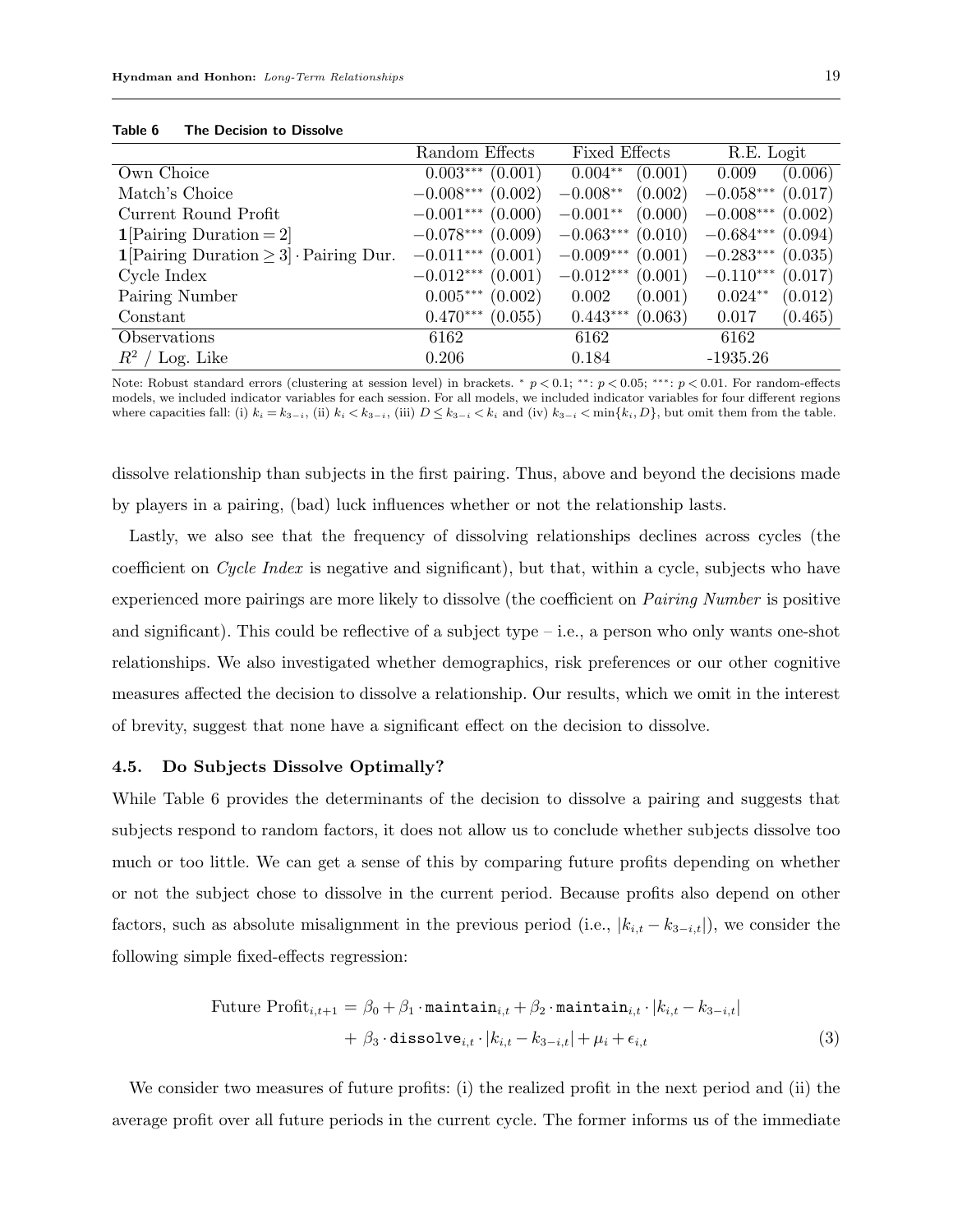| Table 7 | <b>Future Payoffs and The Decision to Dissolve</b> |
|---------|----------------------------------------------------|

(a) Fixed Effects Regression

|  |  |  |  |  | (b) Average Future Profits & Rematching |
|--|--|--|--|--|-----------------------------------------|
|--|--|--|--|--|-----------------------------------------|

|  |  | Over Cycle (Cycles Lasting 7+ Periods) |
|--|--|----------------------------------------|
|  |  |                                        |

|                                                                                       |                        | Next Period Profit Ave. Future Profit | Cycle Per.     | <b>Dissolve</b> | Maintain |
|---------------------------------------------------------------------------------------|------------------------|---------------------------------------|----------------|-----------------|----------|
| Maintain                                                                              | $22.177***$<br>(2.923) | $17.040**$<br>(3.608)                 |                | 49.36           | 56.86    |
| Maintain $\times  k_i - k_{3-i} $                                                     | $-0.754**$<br>(0.205)  | $-0.616***$ (0.090)                   | $\overline{2}$ | 44.71           | 58.09    |
| Dissolve $\times  k_i - k_{3-i} $                                                     | (0.263)<br>$-0.346$    | $-0.288$<br>(0.175)                   | 3              | 41.12           | 57.05    |
| Constant                                                                              | $41.272***$<br>(4.293) | $47.518***$<br>(3.608)                | 4              | 40.98           | 62.71    |
| Observations                                                                          | 5538                   | 5538                                  | $5^{\circ}$    | 41.19           | 60.25    |
| $R^2$                                                                                 | 0.045                  | 0.094                                 | 6              | 41.75           | 61.74    |
| Note: Robust standard errors (clustering at session level) in brackets. * $p < 0.1$ ; |                        |                                       |                | 41.72           | 61.74    |

∗∗: p < 0.05; ∗∗∗: p < 0.01.

cost/benefit of dissolving, while the latter examines the long term consequences, which may be different because the next relationship(s) may take time to develop.

The results are in Table 7(a). Observe that  $\beta_1$  is significantly positive and  $\beta_2$  is significantly negative. We also see that, for both measures of future profits,  $\beta_3$  is not significantly different from 0. This makes sense because misalignment in period t should not affect earnings in future periods when the relationship dissolves. The implication of these results is that, unless misalignment is sufficiently large, it is better to maintain relationships, both in the short-run and overall. For example, using the point estimates, next period profits will be higher from dissolving if misalignment is greater than  $\frac{\hat{\beta}_1}{(\hat{\beta}_3-\hat{\beta}_2)}=54.36$ , while average future profits will be higher from dissolving if misalignment is greater than 51.95. Looking at the marginal effect of maintaining a relationship at various levels of misalignment, we can say, first, that it is significantly better to maintain a relationship at the 5% level or better for misalignment less than or equal to 30 (using either measure of future profits) and second, it is never significantly better to dissolve, even for extremely high misalignment. (For example, to test for the significance of the marginal effect of maintaining when misalignment is equal to X, we conduct the hypothesis test:  $\beta_1 + X(\beta_2 - \beta_3) = 0$  from (3).) Our results show that we can reject this hypothesis at the 5% level for  $X < 30$ , meaning that it is statistically better to maintain for misalignment 30 or less. Yet despite this, subjects choose to dissolve relationships 27.7% of the time when misalignment was between 1 and 45.

Table 7(b) takes a different approach. Specifically, it looks at average future profits (until the end of the cycle) depending on whether subjects dissolved or not in the first seven periods of a cycle. This gives us insight into the quality of the rematching pool. As can be seen, average future profits are always higher for the group of subjects who choose to maintain their relationship than those who request to dissolve. More interestingly, we see that the average future payoffs from maintaining increase modestly across cycle periods, while there is a substantial drop for those who dissolve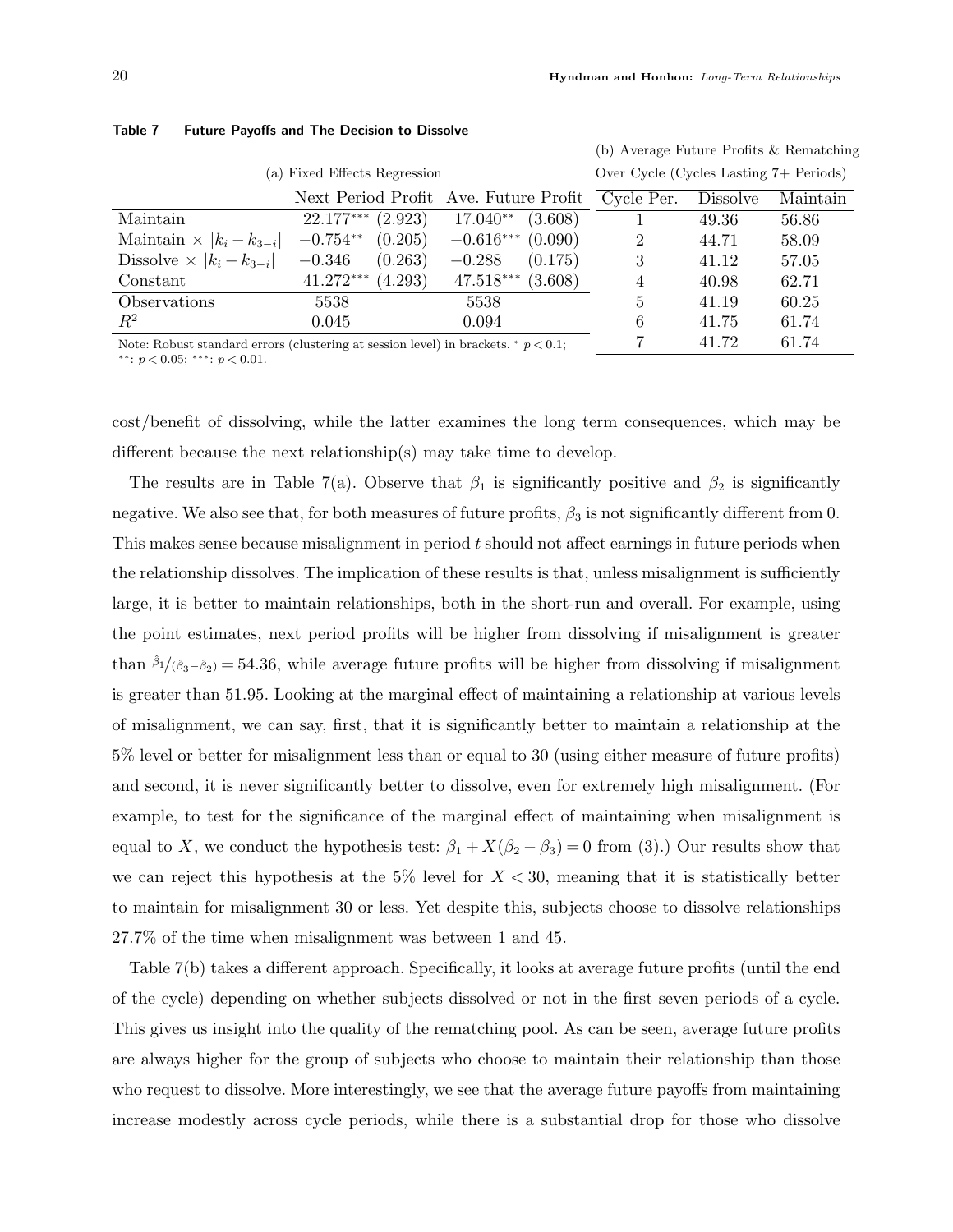between cycle periods 1 and 2 and 2 and 3. Thus, the rematching pool seems to deteriorate over time. To see this differently, for each cycle period, we can calculate the chance that a randomly drawn future payoff realization from the population who chose to dissolve exceeds a randomly drawn future payoff realization from the population who chose to maintain. For the first three cycle periods the chances are 39.6%, 34.3% and 31.9%, respectively. Thus, the later in a cycle that one dissolves, the lower are the chances that dissolving will lead to higher earnings.

#### 4.6. Summary of TBA Versus IBA

Our results show that, on average, indefinitely binding agreements (IBA) lead to significantly higher profits. However, we identify several nuances. Indeed, the flexibility to dissolve relationships can be beneficial if used judiciously – subjects who only occasionally dissolve their relationships earn as much or more than the highest earning subjects in the IBA treatment. Yet our results suggest that subjects tend to dissolve relationships too much and not always for the right reason; in particular, (bad) luck appears to play a influence the decision to dissolve. We also provide evidence of the decreasing quality of the rematching pool over time, which further explains why subjects who dissolve very often do worse on average.

## 5. Robustness: What Drives the Poor Performance in TBA?

In this section we propose four (not mutually exclusive) explanations for the worse average performance of TBA vs IBA. We report the results of treatments 3–5, which we designed to analyze these explanations, as well as some additional data analysis.

## 5.1. Uncertainty About the Rematching Pool

A feature of the TBA institution is that subjects are rematched from within the sub-population of subjects whose pairings also dissolved in the previous period. Table 7 above suggests dissolutions which take place later in a cycle impact profits negatively more significantly than those which happen earlier, which could be due to the deteriorating quality of the rematching pool over time. While we consider this a realistic feature of the institution and not a design flaw, it is interesting to see how behavior changes when the benefits from dissolving are fixed and certain. Therefore, we conducted the TBA-FP treatment in which, at the end of every period, subjects could either maintain their relationship or terminate it and receive a fixed payment of 50ECU per period until the end of the cycle. Looking at Table 2 we see that this fixed payment amount of 50ECU falls between the average profit obtained per cycle by subjects who, in the original TBA treatment had 2 or fewer pairing and the average profit per cycle by subjects who had 3 or more pairings.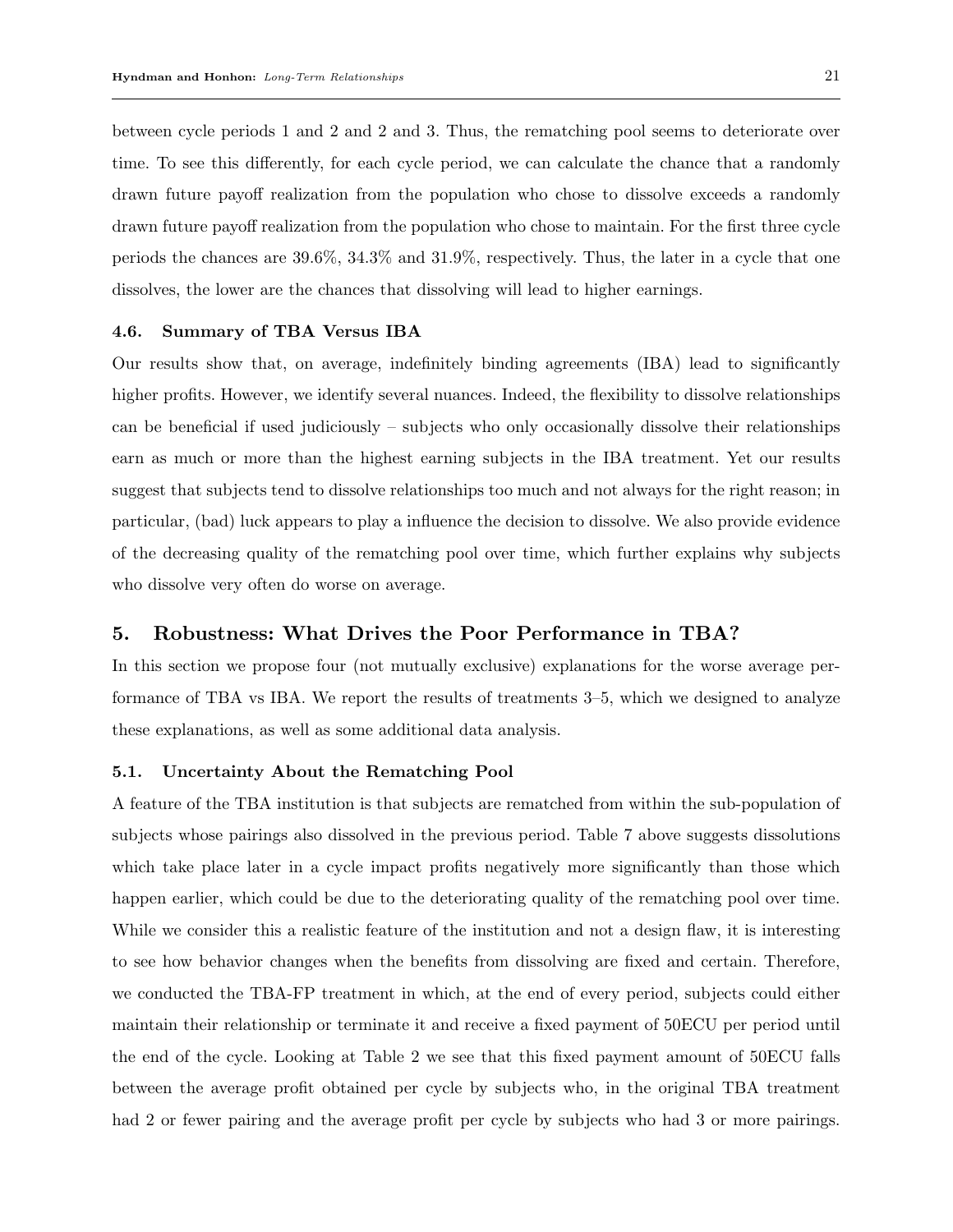It also falls close to halfway between the expected profit of 91.5ECU associated with the Paretoefficient Nash equilibria and the expected profits of 3 from the worst equilibrium. We conjecture that performance should be higher in TBA-FP than in TBA because (i) like the IBA institution, subjects will only have one pairing, providing stronger incentives to build a profitable relationship; (ii) unlike IBA, if the relationship sours, subjects can escape and get a guaranteed payoff; and (iii) since subjects do not enter a rematching pool that is worse than the overall population, they do not suffer the negative consequences of playing in this pool.

| Average                    | Average      | Average          | Average Pairing                              | % Pairings Never                                                                      |
|----------------------------|--------------|------------------|----------------------------------------------|---------------------------------------------------------------------------------------|
| Capacity                   | Misalignment | Profit           | Duration                                     | <b>Dissolved</b>                                                                      |
| 33.72                      | 9.59         | 51.38            | 2.24                                         | $27.24^{\ddagger}$                                                                    |
| TBA-FP<br>43.79            | 7.87         | $65.75^{\sharp}$ | 9.88                                         | 75.00                                                                                 |
| $TBA-D^{\dagger}$<br>43.97 | 9.31         | 65.08            | 3.46                                         | 36.84                                                                                 |
|                            |              |                  |                                              |                                                                                       |
| TBA-FP<br>< 0.001          | 0.135        | 0.001            | < 0.001                                      | < 0.001                                                                               |
| TBA-D<br>< 0.001           | 0.695        | 0.001            | < 0.001                                      | 0.010                                                                                 |
|                            |              |                  | $p$ -value of test: TBA vs. Other Treatment: | Juliniary Jtatistics for TDA-D and TDA-IT (Average Capacity, Misanghinent and Fronts) |

Table 8 Summary Statistics for TBA-D and TBA-FP (Average Capacity, Misalignment and Profits)

Note 1: p−values are generated from random-effects regressions (with standard errors corrected for clustering at the treatmentsession level), where we include indicator variables as the relevant explanatory variables. In all cases, we also include indicator variables for the different sessions.

Note  $2:$  "This includes all periods, even when subjects are receiving the fixed payment after dissolving. We believe this accurately reflects the institution. However, the results are even stronger if these cases are omitted.

Note 3: † For the TBA-D treatments, for the Average Pairing Duration and % Pairings Never Dissolved, we omit those cases in which a subject attempted to dissolve but was not allowed.

Note 4: ‡ This number is slightly different from the number reported in Table 2 because, in that table, a subject would be counted as having only one pairing if they dissolved in the period in which the cycle ended. Thus they had no chance to be rematched. In this table, to be consistent with TBA-FP, we would count such a subject as having dissolved.

Table 8 provides summary statistics on various performance metrics. As can be seen, subjects in TBA-FP choose significantly higher capacities, are better aligned and earn significantly higher profits. We also see that subjects maintain their pairings substantially longer (almost 4 times as long) and that fully 75% of the pairings never dissolved, compared with only 27.24% of initial pairings that never dissolved in TBA. Thus, players appear to be more patient with their match, which allows them to build a profitable relationship.

REMARK 3. In this treatment, because 50 was the fixed termination payoff, one might expect this number to become salient in the decision to dissolve – even though subjects should not be concerned with profit realizations due to low demand. This is indeed the case as we observe that subjects were significantly more likely to dissolve if their realized profit in that period was less than 50. This further substantiates our results from TBA that one potential drawback of flexibility is that subjects react to bad luck.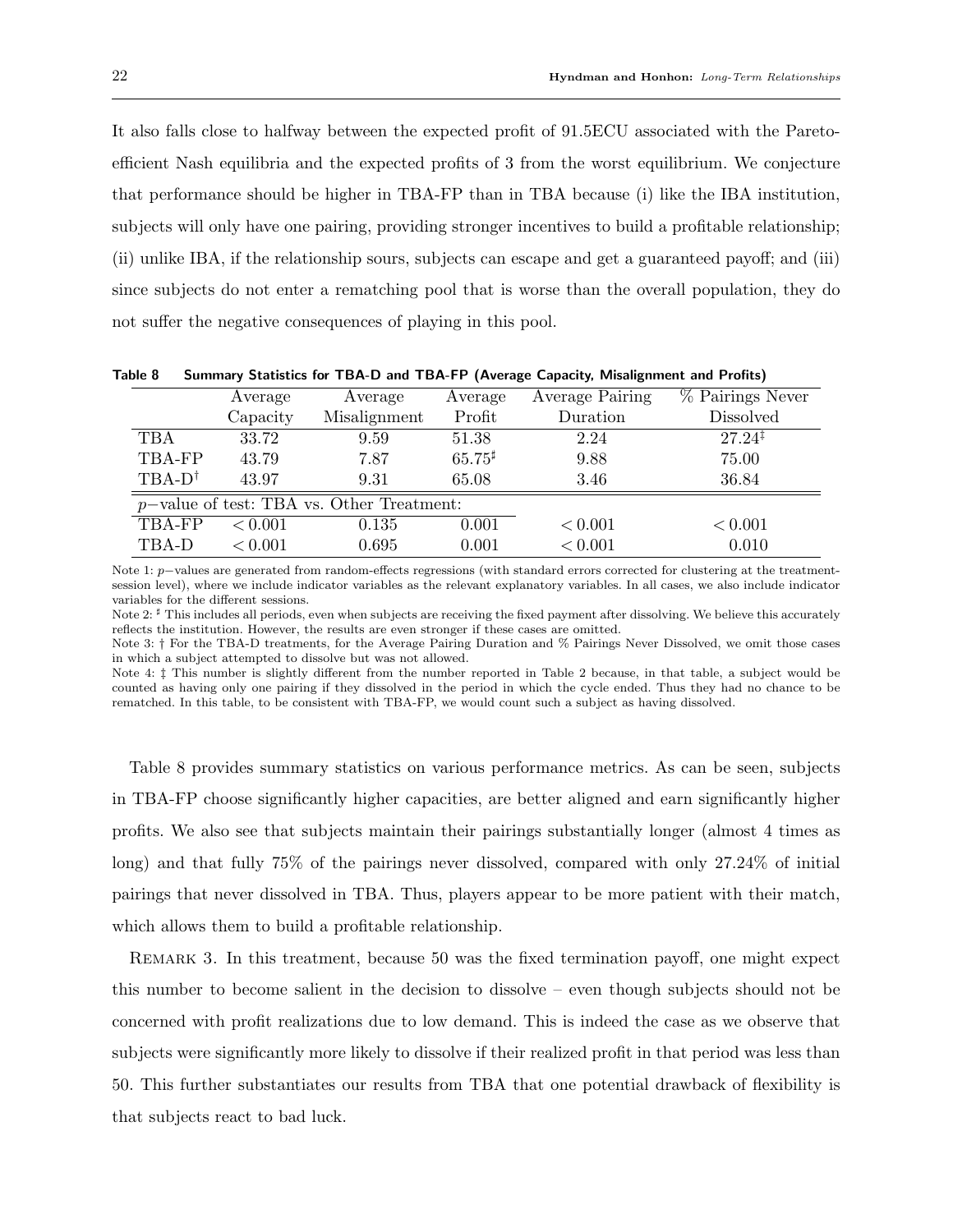|                | Cycle Per. Dissolve (Allowed) Previously Denied Maintain |       |       |
|----------------|----------------------------------------------------------|-------|-------|
|                | 58.80                                                    | 67.52 | 69.29 |
| 2              | 58.53                                                    | 48.82 | 69.78 |
| 3              | 61.97                                                    | 45.36 | 66.12 |
| $\overline{4}$ | 64.55                                                    | 55.23 | 72.68 |
| 5              | 60.42                                                    | 48.45 | 70.78 |
| 6              | 55.12                                                    | 43.05 | 72.26 |
|                | 70.73                                                    | 49.94 | 70.24 |

Table 9 Average Future Profits & Rematching Over The Cycle (Cycles Lasting 7 or More Periods) in TBA-D

#### 5.2. Reducing the Flexibility to Dissolve

We have established that subjects tend to dissolve too much and this is one of the reasons why the overall performance under TBA is worse than under IBA. In this section, we provide further evidence by considering a new treatment where we reduce subjects' ability to dissolve relationships. In the TBA-D treatment, subjects were told that there was a 10% chance that each pairing would be unbreakable and therefore would last for an indefinite duration. Subjects would only learn they were actually indefinitely bound to their match following a request to dissolve which was then denied by the software. Note that, in this event, the subject's match was not notified that a dissolution request was made but denied.

Table 8, shows that subjects in the TBA-D treatment choose significantly higher capacities and earn significantly higher payoffs than in the TBA treatment. We also see that the average pairing duration (conditional on being allowed to dissolve) is 1.22 periods longer than in TBA and that almost an extra 10% of the pairings never dissolve. Both of these are significantly different from TBA. Table 9 replicates Table 7(b) in reporting the average future earnings depending on which state a player is in the current cycle period. In the TBA-D treatment, there are three such states: (i) the subject requested a dissolution which was granted, (ii) the subject had a dissolution request denied either in the current or an earlier period or (iii) the subject willingly chose to maintain the relationship. Consistent with Table 7(b), subjects whose pairing dissolved earn less than subjects who willingly maintain their relationship. Even more interesting, we see that subjects whose attempt to dissolve was denied earn the least of all three groups. This suggests that, rather than encouraging long run behavior, finding out that one's dissolution request was denied leads to a souring of the relationship. Therefore, we propose that limiting flexibility by denying some dissolution requests increases profits because it forces subjects to work harder to make their relationship work since a failed relationship either leads to a rematching pool which is worse, or to being stuck in a relationship which becomes dysfunctional.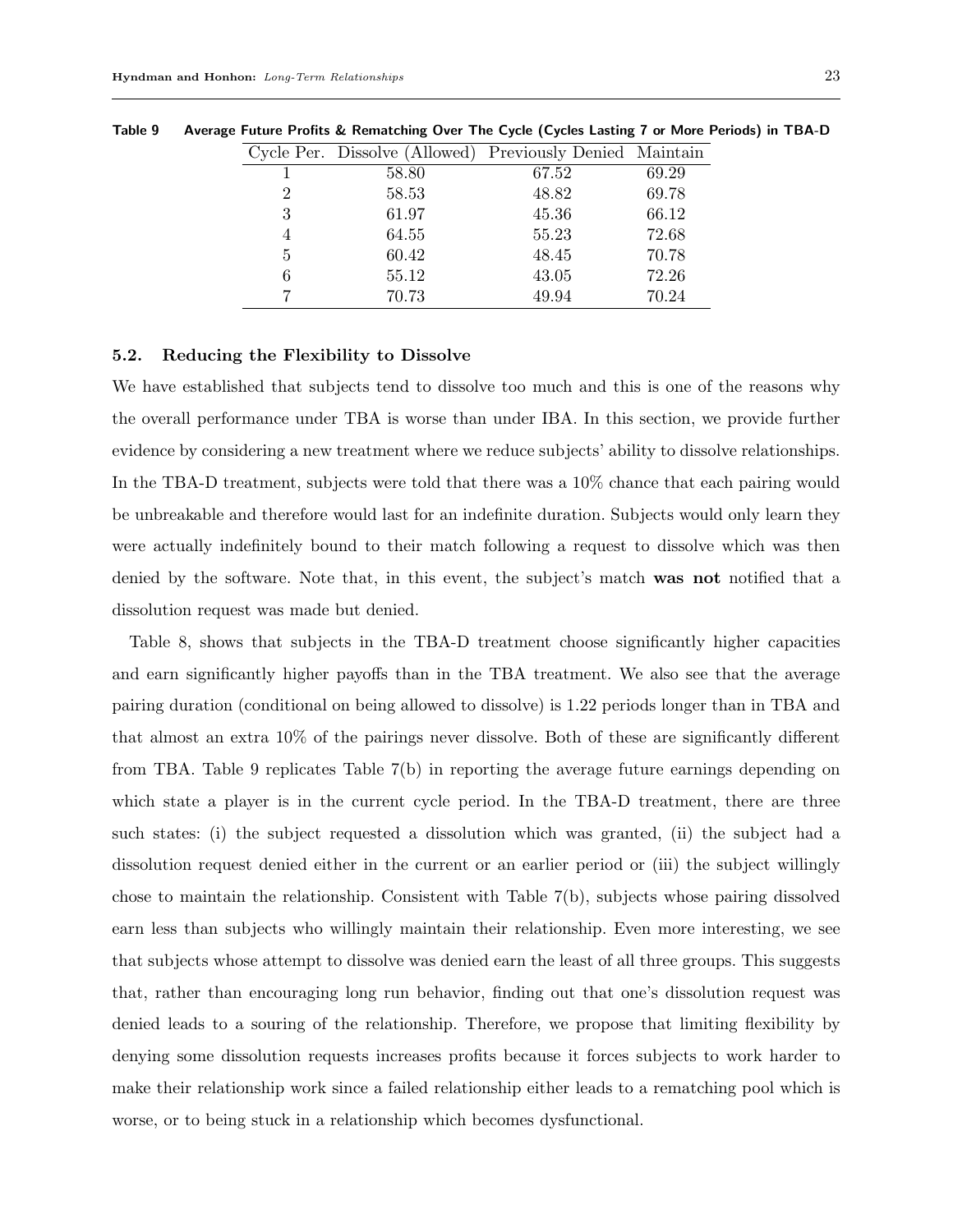|            | Number of Periods, $T$ , of Teaching |       |       |       |  |
|------------|--------------------------------------|-------|-------|-------|--|
| Treatment  |                                      |       |       |       |  |
| IBA        | 0.264                                | 0.176 | 0.106 | 0.069 |  |
| <b>TBA</b> | 0.182                                | 0.094 | 0.043 | 0.029 |  |
| $p$ -value | O 011                                | O OO5 | 0.014 | 0.040 |  |

Table 10 The Prevalence of Teaching (i.e.,  $k_i > k_{3-i}$  for T or More Consecutive Periods)

Note: The table reports the fraction of times a subject chose a higher capacity than her match for at least  $T$  consecutive periods. The p–value is derived from the results of a paired t–test, using the session average as the unit of observation.

REMARK 4. In an online appendix, we provide further analysis of our TBA-FP and TBA-D treatments. In terms of cycle dynamics, we show that behavior in the TBA-FP treatment shares similarities with both the IBA and TBA treatments, which makes sense because like IBA, subjects have only one partner per cycle but like TBA, subjects can dissolve that relationship. The TBA-D treatment is more closely aligned with the TBA treatment. In both treatments, we show that the decision to dissolve is less influenced by one's own capacity, their match's capacity and profit realizations (though with an interesting nuance in TBA-FP). Moreover, risk preferences do not strongly influence the decision to dissolve.

#### 5.3. Sophisticated Teaching

Sophisticated teaching, which we define as the act of trying to influence one's match to take "better" actions, is like an investment. It involves paying a short-term cost – in the form of taking a sub-optimal action from a myopic perspective – in order to try to shift the future behavior of one's match such that payoffs will be higher in the future. Past research (Terracol and Vaksmann 2009, Hyndman et al. 2012) comparing fixed and random matching shows that players are less willing to invest in teaching under random matching (i.e., when new pairings are formed in each period). This is because they are less likely to reap the benefit of such an investment. The same logic suggests that the relative incentives for teaching are stronger in IBA since the partners in a pairing know they are bound together for an indefinite amount of time.

We define a *teaching episode* as a series of at least  $T$  consecutive periods wherein a subject chose a higher capacity than their match, and the pairing was maintained for all  $T$  periods. For example, suppose that there were 5 periods and  $T = 3$ . Suppose that a player chooses a higher capacity than her match in periods 2, 3 and 4 (but lower in periods 1 and 5). Periods 2, 3 and 4 constitute a teaching episode and the frequency of teaching is 60%. Table 10 contains results on the frequency of teaching given this definition as we vary  $T$ . For all values of  $T$  we considered, such behavior is approximately twice as likely to occur in the IBA treatment compared to the TBA treatment.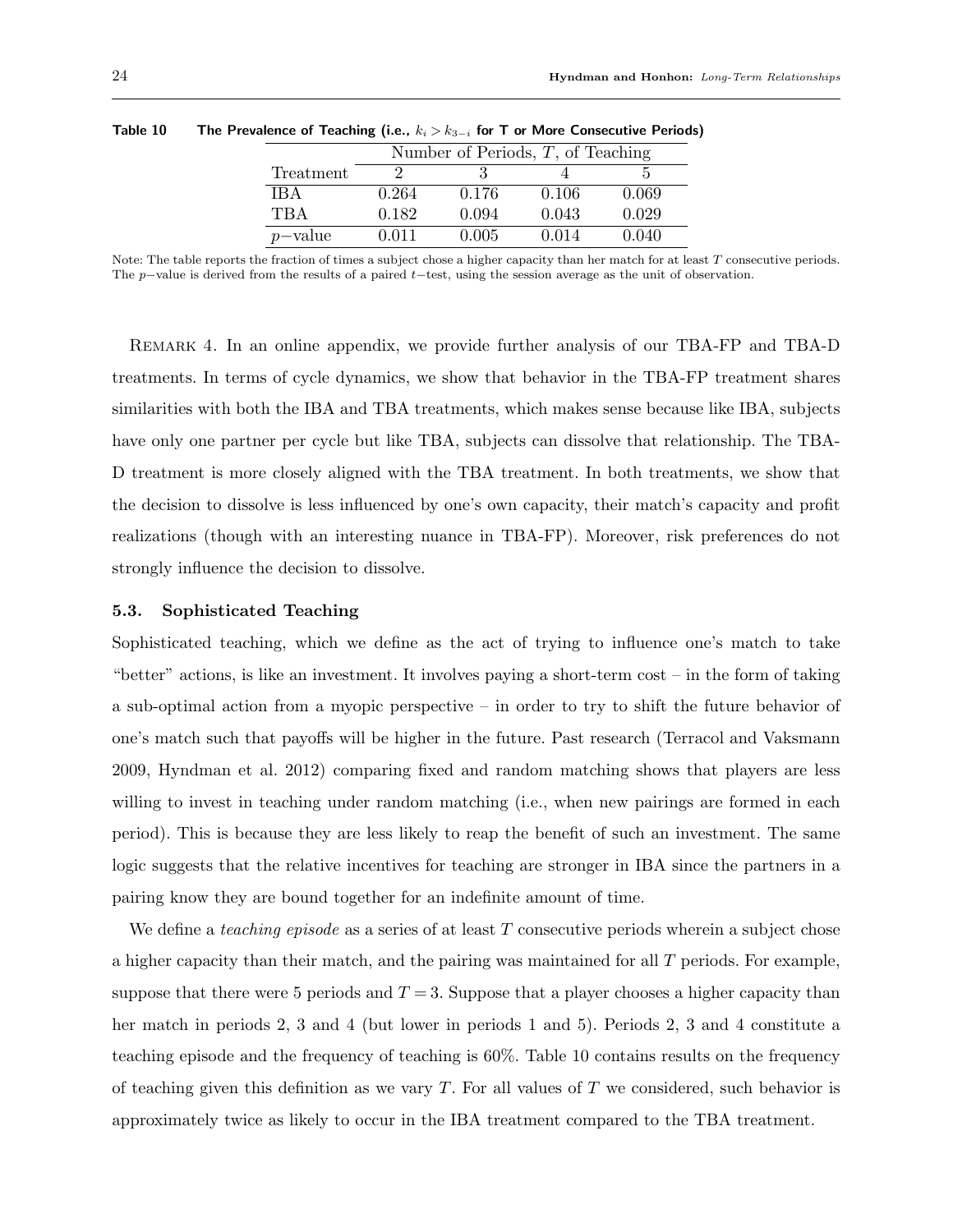|                                | IR A                  | TR A                |
|--------------------------------|-----------------------|---------------------|
| Number of Period Match Teaches | $1.537**$ $(0.461)$   | $2.047**$ $(0.444)$ |
| Constant                       | (0.386)<br>$-1.800**$ | $-2.010***$ (0.292) |
| Observations                   | 2982                  | 3408                |
| $\,R^2$                        | 0.030                 | 0.042               |

Table 11 Do Subjects Respond to Teaching? (Fixed Effectsl Dep. Var.:  $\Delta k_{i,t}$ )

Note: Robust standard errors (clustering at session level) in brackets.  $\gamma p < 0.1$ ; \*\*:  $p < 0.05$ ; \*\*\*:  $p < 0.01$ .

Table 12 Average Profits Pre-Teaching, While Teaching and Post-Teaching

|            | Average Profits |       |                                                                              | $p$ -values |       |       |
|------------|-----------------|-------|------------------------------------------------------------------------------|-------------|-------|-------|
|            |                 |       | Treatment Pre-Teaching Teaching Post-Teaching Pre v. T T v. Post Pre v. Post |             |       |       |
| <b>TBA</b> | 43.82           | 52.37 | 57.53                                                                        | 0.003       | 0.444 | 0.120 |
| IBA        | 48.41           | 40.34 | 64.38                                                                        | 0.043       | 0.012 | 0.047 |

Note: The p−value is derived from the results of a paired t−test, using the session average as the unit of observation.

Table 11 looks at the responsiveness to teaching, showing the results of a regression in which the dependent variable is the change in capacity between two periods and the explanatory variable is the lagged number of periods in which their match has chosen a higher capacity. In both the IBA and TBA treatments, the coefficient on one's match's teaching is positive and significant at the 5% level (and the coefficients are not statistically different across treatments). This suggests that, in both IBA and TBA, subjects respond to the teaching efforts by their matches by eventually raising their capacity levels.

Finally, we ask whether teaching is profitable. Consider (Subject, Cycle) pairs in which a teaching episode lasting three or more periods occurs (during which the pairing is maintained). There are potentially three stages for the cycle: (i) a pre-teaching phase, (ii) the teaching episode and (iii) a post-teaching phase (during which the pairing may even dissolve). Given the shortterm investment/long-term reward nature of teaching, if teaching is successful, we would expect  $\bar{\Pi}^{\text{post-teach}} > \bar{\Pi}^{\text{pre-teach}} > \bar{\Pi}^{\text{teaching}}.$ 

Table 12 shows that average profits are highest in the post-teaching phase of the cycle. For the IBA treatment, they are significantly higher than in both other phases. For the TBA treatment, we have the directionally correct comparative static but the result is not significant. Thus is appears that teaching pays; that is, it increases the profits of the teacher.

In conclusion, our data suggest that subjects engage in teaching behavior and that they do so more in IBA than in TBA. Further, in both treatments, teaching is effective and profitable.

REMARK 5. We also note that teaching is more prevalent in the TBA-FP and TBA-D treatments than in the TBA treatment, which is not surprising given the longer average pairing length.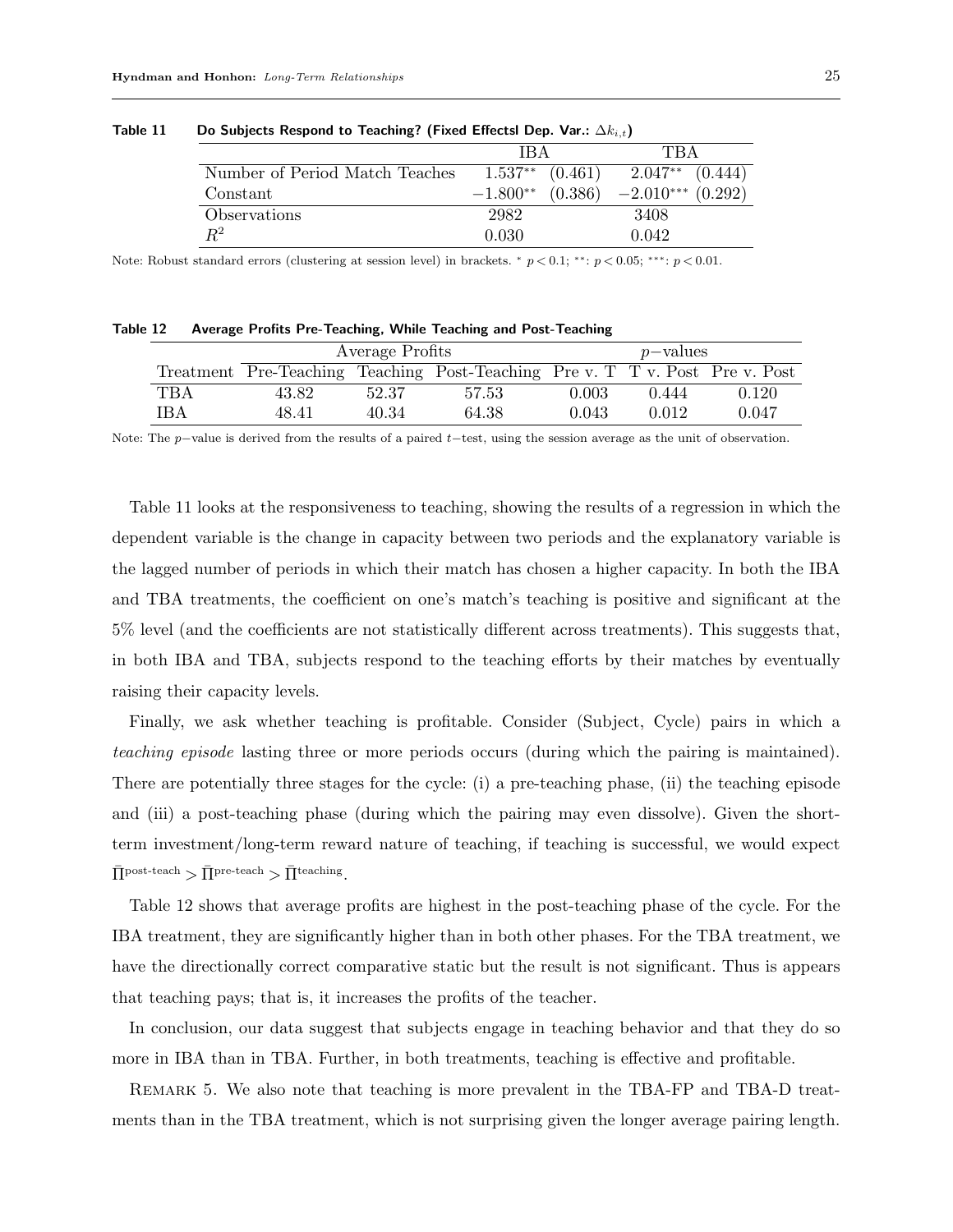Moreover, we largely replicate the results from Tables 11 and 12 for these treatments.

## 5.4. Endogenous Institution Choice

Finally, we turn to the issue of whether endogenous selection into an institution can help overcome the performance penalty of the TBA institution relative to IBA. In our institution choice (IC) treatment, at the beginning of each cycle, all subjects chose whether they wanted to be bound with the same person until the random termination of the cycle (i.e., IBA), or whether they wanted the option to dissolve a relationship at the end of every period (i.e., TBA).

| (a) TBA Choice |       |                                                    | (b) Random-Effects Regression (Dep. Var.: Choose TBA) |                        |  |  |
|----------------|-------|----------------------------------------------------|-------------------------------------------------------|------------------------|--|--|
| Cycle          | Freq. |                                                    |                                                       | $^{\prime}2)$          |  |  |
|                | 0.789 | Willing. to Take Risk (Incent.)                    | (0.009)<br>$-0.017**$                                 | $-0.014**$<br>(0.006)  |  |  |
| $\overline{2}$ | 0.724 | Cognitive Reflection Test                          | $-0.061***$<br>(0.013)                                | $-0.052***$<br>(0.014) |  |  |
| 3              | 0.618 | Need for Cognition                                 | (0.004)<br>$-0.001$                                   | 0.000<br>(0.001)       |  |  |
| 4              | 0.579 | Grade Point Average                                | $-0.178**$<br>(0.087)                                 | $-0.118**$<br>(0.048)  |  |  |
| 5              | 0.671 | Male                                               | $-0.031$<br>(0.078)                                   | (0.060)<br>$-0.007$    |  |  |
| 6              | 0.632 | Cycle Index                                        | $-0.027***$<br>(0.006)                                | (0.010)<br>$-0.003$    |  |  |
| 7              | 0.553 | $\text{(Lag IBA)} \times \text{(Lag Ave. Profit)}$ |                                                       | $-0.004***$<br>(0.001) |  |  |
| 8              | 0.566 | $\text{(Lag TBA)} \times \text{(Lag Ave. Profit)}$ |                                                       | $0.003***$<br>(0.001)  |  |  |
|                |       | Constant                                           | (0.285)<br>$1.626***$                                 | $1.226***$<br>(0.155)  |  |  |
|                |       | <i><b>Observations</b></i>                         | 608                                                   | 532                    |  |  |
|                |       | $\,R^2$                                            | 0.094                                                 | 0.342                  |  |  |

Table 13 Determinants of Institution Choice

Note 1: Robust standard errors (clustering at session level) in brackets.  $* p < 0.1; **: p < 0.05;$ ∗∗∗: p < 0.01.

Note 2: The "Risk Willingness" is measured such that higher numbers indicate a greater willingness to take risk.

In Table 13(a) we show the frequency with which subjects chose the TBA institution for each cycle. In the first cycle, almost 80% of subjects chose the TBA institution. This is remarkable because our previous analysis showed that the IBA institution led to higher profits than the TBA institution. However, as we can also see, there is a consistent move towards IBA in later cycles. Table 13(b) shows that there are, in fact, differences between the type of subjects who choose the TBA and IBA institutions. Interestingly, subjects who are more willing to take risks are significantly less likely to choose TBA. Thus, the inflexibility of the IBA institution is perceived as risky. This finding is consistent with Hyndman et al. (2014) who showed, in a finite horizon game, that payoffs were more variable under fixed than random matching. (However, since neither matching protocol from Hyndman et al. (2014) are identical to either the TBA or IBA institutions, some caution is warranted in comparing the results.) Two of our three measures of cognitive ability (GPA and Cognitive Reflection Test) also indicate that higher scoring subjects are less likely to choose TBA.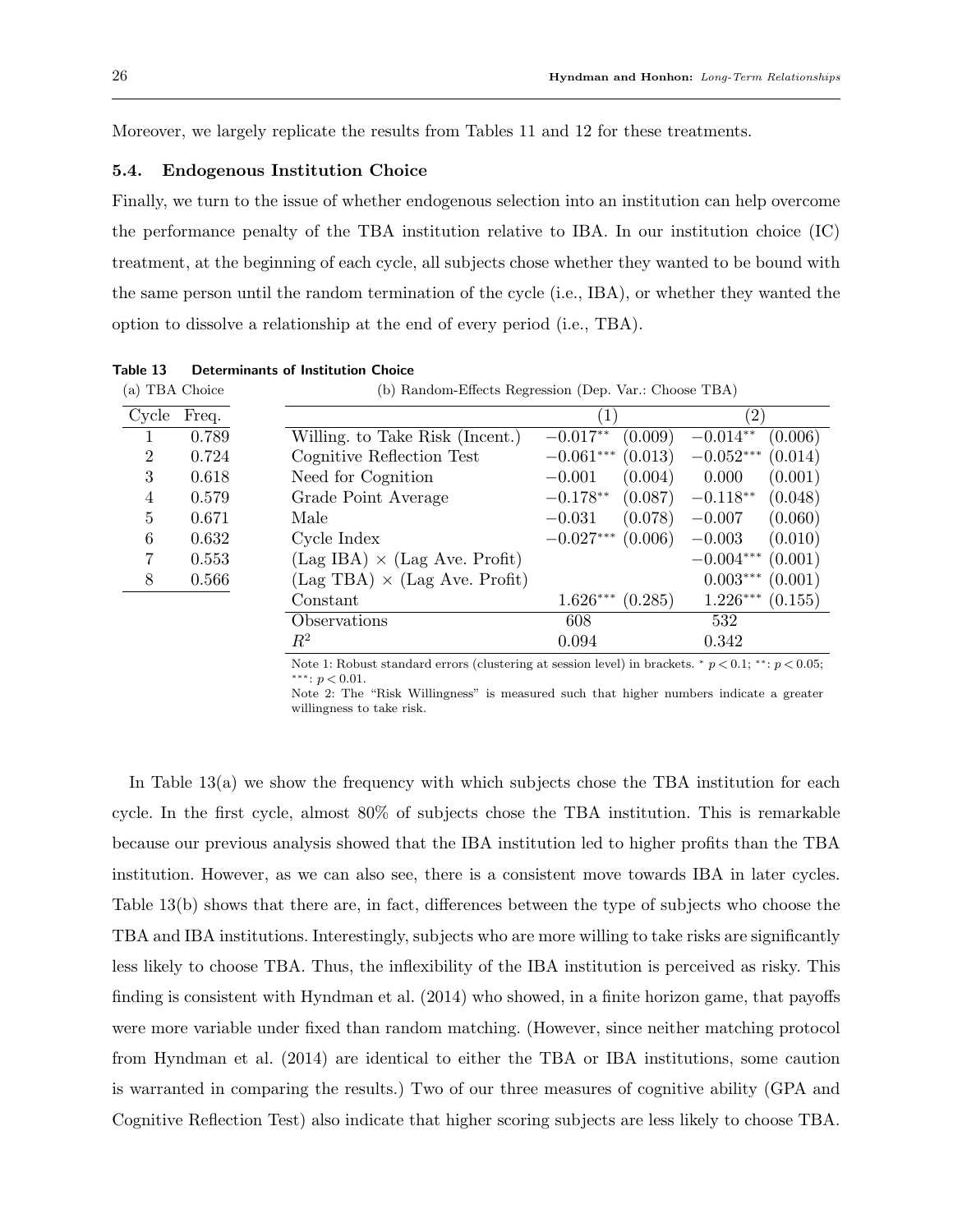Finally, the coefficient on the cycle index is significantly negative. The second column, which includes average profits from the previous cycle interacted with previous institution shows that the trend towards the IBA institution is driven by past experience with the institution. Specifically, subjects are more likely to switch institutions the lower were their profits in the previous cycle. All of the demographic variables maintain their sign and significance in column (2).

We now compare the (exogenously imposed) IBA and TBA treatments with our IC treatment, in which subjects choose between IBA and TBA. Table 14 reports summary statistics depending on the institution and whether the institution was chosen or exogenously imposed. Subjects who choose into their institution appear to choose a significantly higher capacity than their counterparts when the same institution was exogenously imposed. There does not appear to be any significant difference in the degree of misalignment. Combining these two results, we see that profits are significantly higher in our institution choice treatment. This suggests that there may be a signaling effect to endogenous institution choice: subjects who choose IBA know that they will be matched with other subjects who also chose the IBA institution. This may signal a mutual commitment to building successful long term relationships. Similarly, subjects who choose TBA know that they will be paired with subjects who also chose the TBA institution. Thus it is clear that they can replace a poor performing partner, or see themselves be replaced, which may push them to choose higher capacities. Fan et al. (Forthcoming) find evidence for endogenous selection as a signaling device in a related context. Specifically, subjects who select into a group with a membership fee subsequently exert higher effort in a minimum effort game.

|              |        | In TBA Institution |            |               | In IBA Institution |            |
|--------------|--------|--------------------|------------|---------------|--------------------|------------|
|              | Chosen | Imposed            | $p$ -value | Chosen        | Imposed            | $p$ -value |
|              | TC)    | TBA)               |            | $\mathrm{IC}$ | (IBA)              |            |
| Capacity     | 41.28  | 33.72              | 0.000      | 40.65         | 37.05              | 0.000      |
| Misalignment | 8.66   | 9.59               | 0.838      | 8.36          | 9.39               | 0.455      |
| Profits      | 61.68  | 51.38              | 0.001      | 63.54         | 56.48              | 0.017      |

Table 14 Comparing Institution Choice and Exogenous Institution Treatments

Note: p−values measure statistical differences between the chosen and imposed institution through the significance of the coefficient of an indicator variable for the IC treatment in random effects regressions with standard errors clustered at the treatment-session level.

Although allowing for endogenous selection leads to higher (and approximately equal) average payoffs for subjects in both institutions, some of the disadvantages of the TBA institution are still present in the IC treatment. First, there is a strong negative relationship between average payoffs and the number of pairings a subject had. Thus, while there is positive signaling value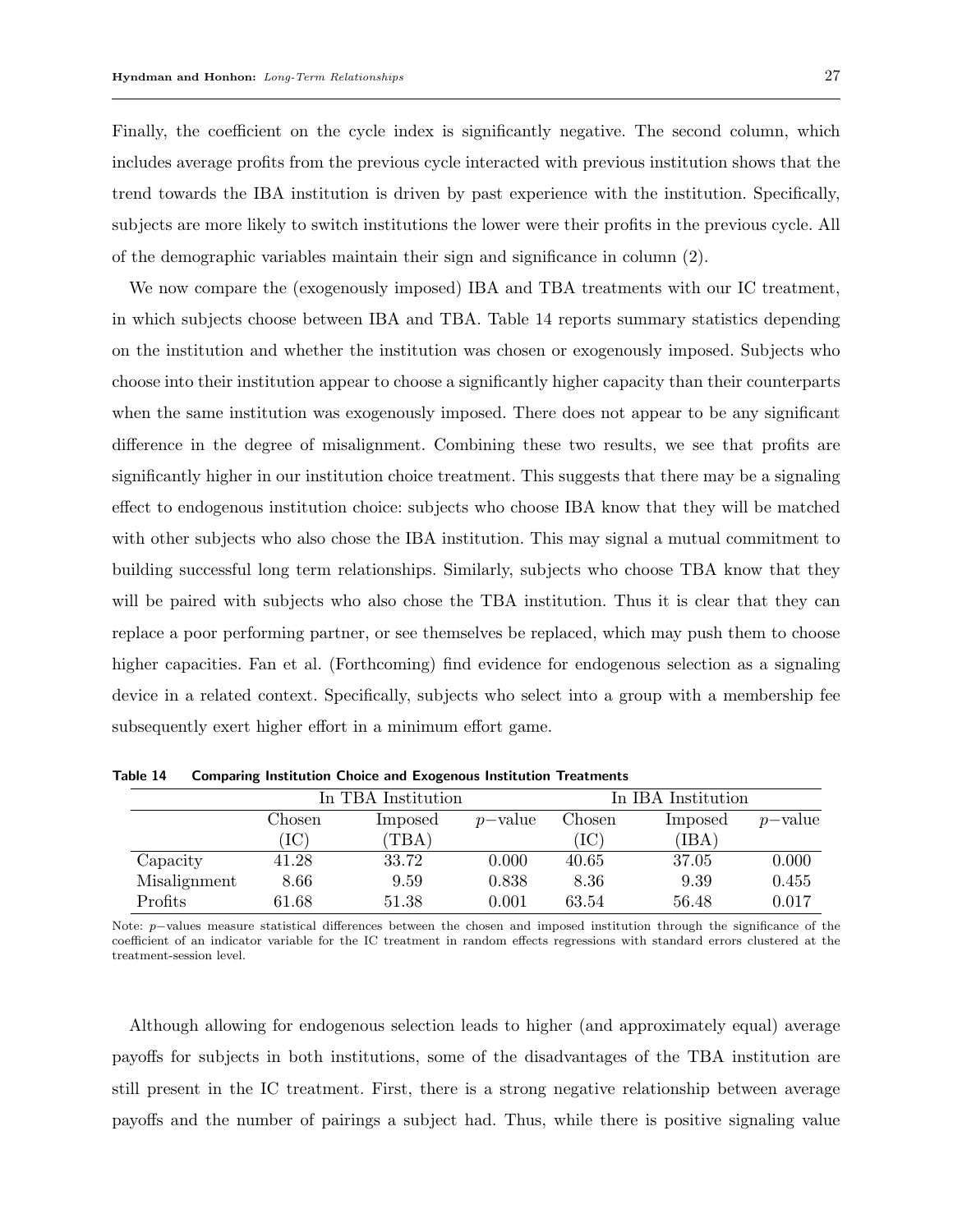to endogenous institution choice, it does not change the fact that subjects who choose flexible relationships appear to dissolve too much, which is to their detriment relative to subjects who dissolve less frequently. Moreover, subjects who chose into the TBA institution are significantly more likely to dissolve (by 8 percentage points) than subjects who were exogenously placed into it. The combination of these two effects explains why subjects perform on average worse in the IC treatment compared those who chose into the IBA institution, yet better than when the TBA institution was exogenously imposed.

## 6. Concluding Remarks

In this paper, we compare the behavior of subjects operating under two different institutional arrangements. In our indefinitely binding agreements (IBA) treatment, subjects play a stage game in fixed pairs of two over cycles lasting an indefinite number of periods, while, in our temporarily binding agreements (TBA) treatment, they can request to dissolve the existing relationship at the end of each period and be rematched with a different subject in the next period. The stage game is a two-person newsvendor game, which is a coordination game with multiple Pareto rankable equilibria where payoffs are increasing in the subjects' actions (capacities) as well as in an exogenous random component *(demand)*.

On average, we find that subjects in the IBA institution earned about 10% more than their TBA counterparts, and this is largely attributable to them choosing higher average capacities under IBA. However, even though the average performance is worse in TBA, average payoffs are actually significantly higher for the near-30% of subjects who remained matched with the same person over the entire cycle in the TBA treatment. Moreover, these long-lasting relationships benefit from positive reinforcement, i.e., capacities generally increase over the cycle and come closer to the efficient level. In contrast, the average tendency in IBA was towards negative reinforcement, with capacities declining over the course of the cycle.

The reason that the TBA institution performs, on average, worse than the IBA institution is partly driven by subjects over-using their flexibility to dissolve. While subjects often dissolve relationships due to misalignment (i.e., large differences in their chosen capacity levels), they also respond to random factors, that is a low realization of demand. Additionally, subjects do not seem to recognize that the rematching pool is worse than the overall subject pool. Indeed, except for extreme levels of misalignment, our results suggest that subjects would be better off maintaining their relationship, rather than dissolving it. Two of our follow-up treatments – TBA-FP and TBA-D – which modified the TBA institution by replacing the rematching pool with a fixed, exogenous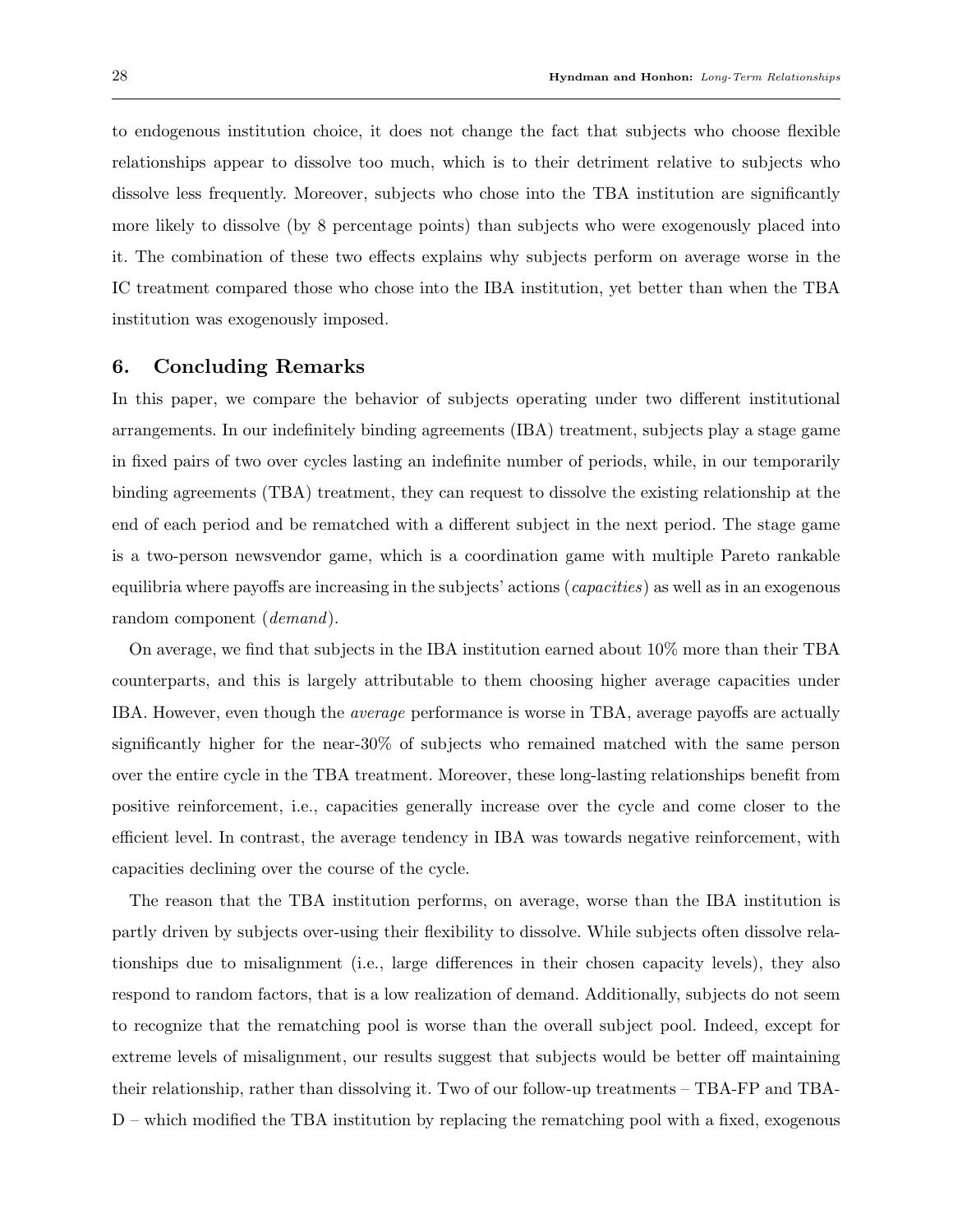termination payoff (TBA-FP) or by denying some dissolution requests (TBA-D) led to fewer dissolution requests, longer-lasting relationships, higher capacity decisions and, therefore, higher profits

– even higher than in IBA. Thus, an important result of our paper is that unfettered flexibility to dissolve relationships is detrimental. Instead, a more limited flexibility, which still encourages long-run thinking may be advantageous.

We also showed that far-sighted teaching (the mechanism by which a subject encourages her match to raise his capacity by consistently playing high capacity values herself) is less frequent in TBA than in IBA. Subjects respond to the teaching efforts of their match approximately equally in both treatments and these efforts turn out to be equally beneficial, so the fact that there is less of it in TBA leads to worse subject performance.

Finally, we show that endogenous selection into an institution is profit-enhancing and eliminates the performance difference between TBA and IBA. Interestingly, we find that most subjects opt for the flexibility of TBA with a trend towards the IBA institution in later cycles that appears to be driven by their experience in the previous cycle. We also show that there are clear differences in the type of subjects who prefer each institution. The IBA institution is viewed as risky with more risk-averse subjects opting for TBA and, interestingly, subjects with higher self-reported GPAs and who scored higher on the Cognitive Reflection Test, were more likely to choose IBA. Thus, a plausible interpretation of these results is that endogenous selection into an institution is a way for subjects to signal their attitude towards commitment in a relationship, which reduces strategic uncertainty and allows for more profitable interactions.

The overall lesson of our paper to managers is that both the TBA and IBA institutions offer advantages and disadvantages. Those groups in TBA who were able to build and maintain successful long-term relationships performed, by far, the best of all subjects. Furthermore, TBA does appear to facilitate sorting amongst players, which helps to ensure that high quality players are eventually matched. This is even more likely to be the case when subjects can choose the institution (TBA or IBA) under which they operate. On the other hand, it appears to be the case that the IBA institution incentivizes long-run thinking, which is advantageous overall. Moreover, it prevents groups from dissolving because of bad luck. In practice, there may be factors specific to the environment that suggest whether flexibility is desirable or whether it is best to commit to a long-lasting relationship. An important corollary is that endogenous selection into an institution – which, arguably, best-fits the real world – signals something about one's type. The effect of this signal reduces the performance gap between TBA and IBA but does not completely eliminate all of the negative aspects of the TBA institution. When forming relationships, managers should think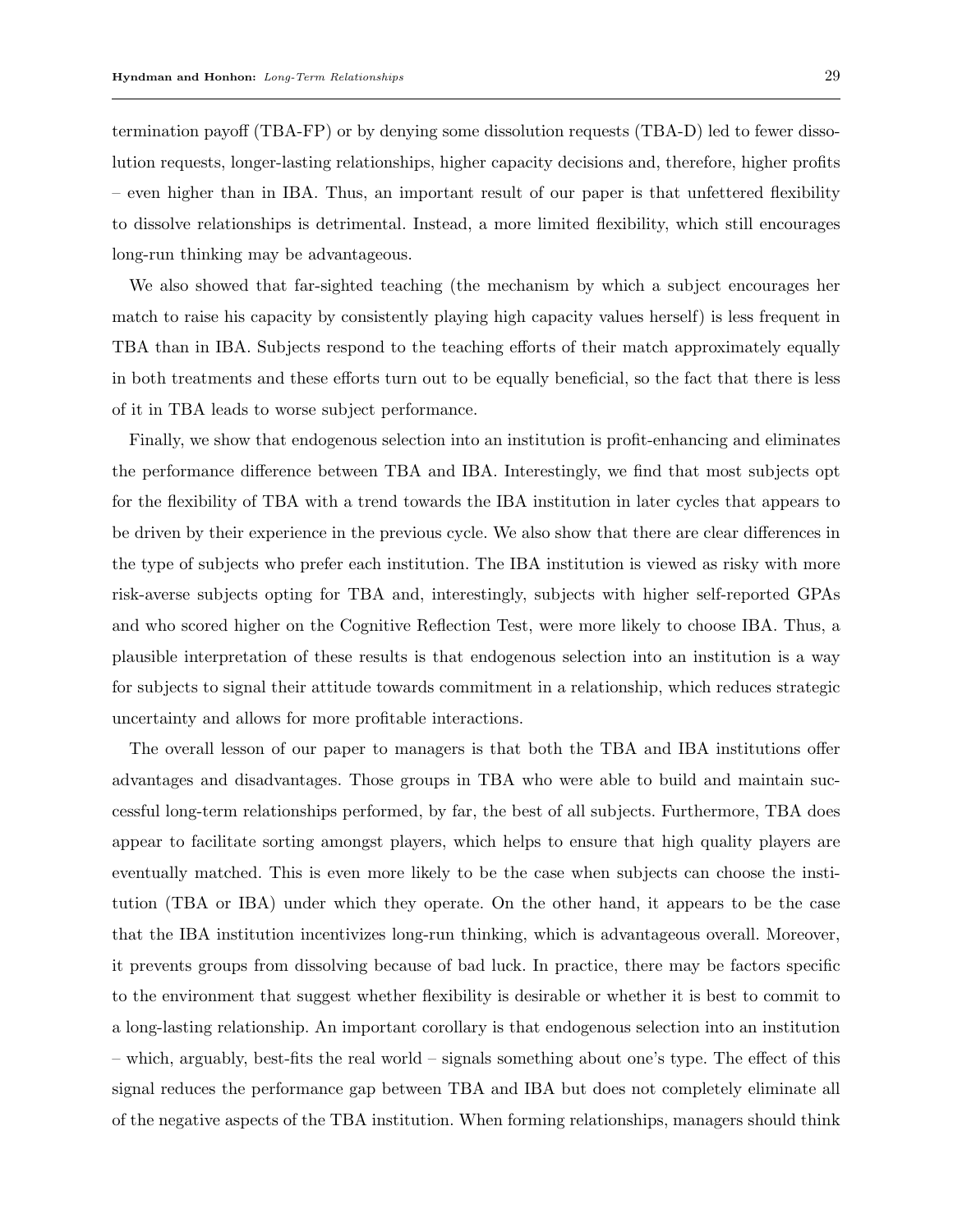carefully about what the proposed scope of the relationship says about them and what type of partner(s) it attracts.

There are several interesting areas for future research. First, one feature which is missing from our experiments is that, when first matched, subjects have no information about the player they are matched with. In reality, partnerships are generally not initiated at random but are created by the conscious decisions of the parties involved. It would be interesting to see whether an explicit group formation stage, similar to Riedl et al. (2016), would increase the overall profitability of the TBA institution. Second, because we kept the expected cycle length equal across all treatments, we are not able to study the impact of the perceived expected length of the relationship on the subjects' behavior, which would be interesting to analyze. Third, it may also be interesting to consider a hybrid version of our TBA and TBA-FP institutions in which the subjects are given three options: (i) maintain their relationship, (ii) dissolve and enter the rematching pool or (iii) dissolve and take an exogenous termination payoff. This setting may yield interesting insights into how subjects perceive the quality of the rematching pool. Another interesting avenue would be to consider a treatment in which subjects have to pay a fee to dissolve a relationship, as is the case in many real-life partnerships (e.g., lawyer fees, severance packages, etc.).

#### Acknowledgments

We would like to thank conference participants at the Economic Science Association (2013 North American Meeting). We also thank Matthew Embrey and Guillaume Fréchette for valuable comments, and Malcolm Kass for his assistance in running the experiments. Kyle Hyndman gratefully acknowledges the National Science Foundation (SES-1025044) and the Institute for Research in Experimental Economics (IFREE, Small Grants Program) for financial support. Both Kyle Hyndman and Dorothée Honhon thank the University of Texas at Dallas for financial support.

# References

- Bamford, James, David Ernst, David G. Fubini. 2004. Launching a world-class joint venture. Harvard Business Review February.
- Beer, Ruth, Hyun-Soo Ahn, Stephen Leider. 2017. The informational and incentives effects of supplier awards. Working Paper.
- Bernard, Mark, Jack Fanning, Sevgi Yuksel. 2014. Finding cooperators: Sorting through repeated interaction. Working Paper.
- Bernstein, Fernando, Gregory A. DeCroix. 2004. Decentralized pricing and capacity decisions in a multitier system with modular assembly. *Management Science*  $50(9)$  1293–1308.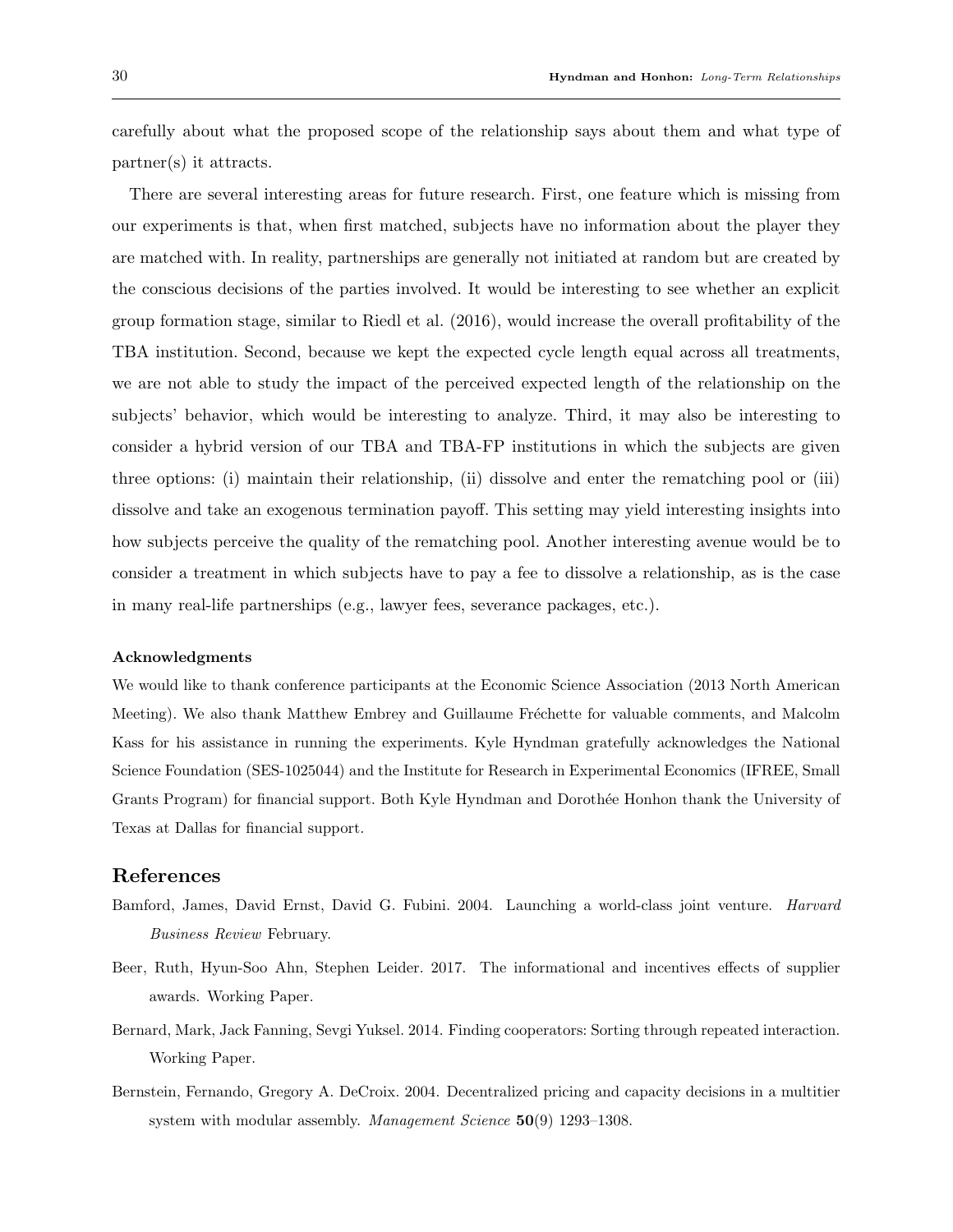- Bolton, Gary, Claudia Loebbecke, Axel Ockenfels. 2008. Does competition promote trust and trustworthiness in online trading? an experimental study. Journal of Management Information Systems 25(2) 145–169.
- Bostian, AJ A., Charles A. Holt, Angela M. Smith. 2008. Newsvendor "pull-to-center" effect: Adaptive learning in a laboratory experiment. Manufacturing  $\mathcal C$  Service Operations Management 10(4) 590–608.
- Brandts, J., D. Cooper. 2006. A change would do you good: An experimental study of how to overcome coordination failure in organizations. American Economic Review 96(3) 669–693.
- Cachon, Gerard P., M. Lariviere. 2001. Contracting to assure supply: How to share demand forecasts in a supply chain. Management Science 47(5) 629–646.
- Cacioppo, John T., Richard E. Petty. 1982. The need for cognition. Journal of Personality and Social *Psychology* 42(1) 116–131.
- Camerer, Colin F., Teck-Hua Ho, Juin-Kuan Chong. 2002. Sophisticated experience-weighted attraction learning and strategic teaching in repeated games. Journal of Economic Theory 104(1) 137–188.
- Center for Digital Strategies. 2006. Strategic Partnering: Managing Joint Ventures and Alliances (Thought Leadership Roundtable on Digital Strategies). Tuck School of Business, Dartmouth University.
- Davis, Andrew, Kyle Hyndman. 2018. An experimental investigation of managing quality through monetary and relational incentives. Management Science 64(5) 2345–2365. Http://dx.doi.org/10.1287/mnsc.2016.2716.
- D'Evelyn, Sean. 2013. Dump, date or marry: Endogenous group formation with varied contract length. Working Paper.
- Fan, James, Anthony Kwasnica, Douglas Thomas. Forthcoming. Paying for teamwork: Supplier coordination with endogenously selected groups. Production and Operations Management.
- Frederick, Shane. 2005. Cognitive reflection and decision making. Journal of Economic Perspectives 19(4) 25–42.
- Grundberg, Sven, John D. Stoll. 2012. Nokia sales face more hurdles. The Wall Street Journal, http: //www.wsj.com/articles/SB10001424052702304898704577480340752531300.
- Han, S.L., D.T. Wilson, S.P. Dant. 1993. Buyer-supplier relationships today. Industrial Marketing Management **22**(4) 331-338.
- Hendricks, K. B., V. R. Singhal. 2005. Association between supply chain glitches and operating performance. Management Science 51(5) 695-711.
- Honhon, Doroth´ee, Kyle Hyndman. 2016. Flexibility and reputation in repeated prisoner's dilemma games. Working Paper.
- Hyndman, Kyle, Matthew Embrey. Forthcoming. The econometrics of experiments. Stephen Leider Elena Katok, Karen Donohue, eds., Handbook of Behavioral Operations Management. Wiley.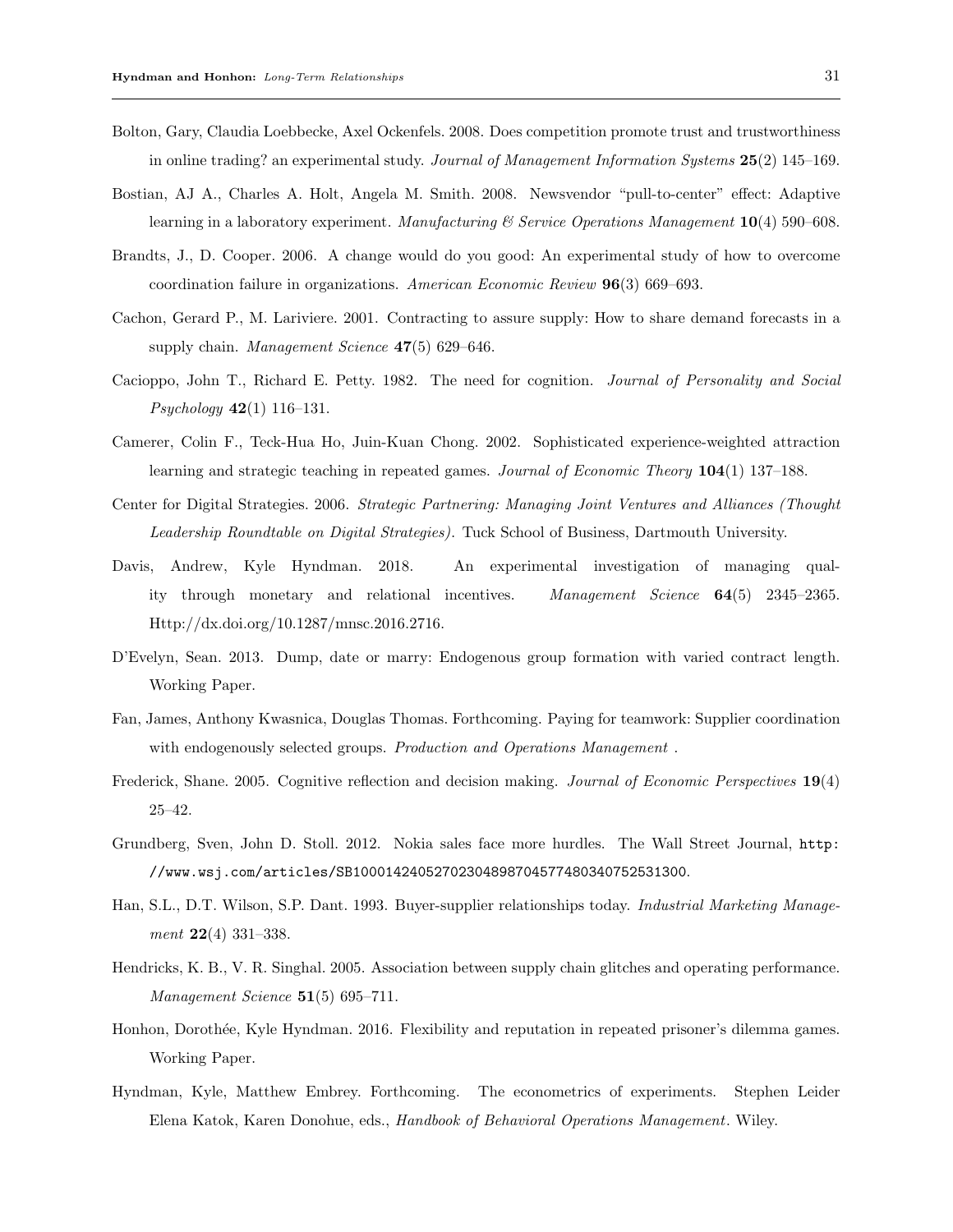- Hyndman, Kyle, Santiago Kraiselburd, Noel Watson. 2013. Aligning capacity decisions in supply chains when demand forecasts are private information: Theory and experiment. Manufacturing  $\mathcal C$  Service Operations Management 15(1) 102–117.
- Hyndman, Kyle, Santiago Kraiselburd, Noel Watson. 2014. Coordination in games with complementarities: An experiment on fixed vs random matching. Production and Operations Management 23(2) 221–238.
- Hyndman, Kyle, Erkut Ozbay, Andrew Schotter, Wolf Ehrblatt. 2012. Convergence: An experimental study ¨ of teaching and learning in repeated games. Journal of the European Economic Association  $10(3)$ 573–604.
- Hyndman, Kyle, Antoine Terracol, Jonathan Vaksmann. 2009. Learning and sophistication in coordination games. Experimental Economics  $12(4)$  450-472.
- Kalwani, M.U., N. Narayandas. 1995. Long-term manufacturer supplier relationships: do they pay off for supplier firms? Journal of Marketing  $59(1)$  1–16.
- Knez, Mark, Colin F. Camerer. 1994. Creating expectational assets in the laboratory: Coordination in 'weakest-link' games. Strategic Management Journal 15 101–119.
- Kovach, Steve. 2014. Microsoft closes its \$7.2 billion purchase of nokia. Business Insider, http://www. businessinsider.com/microsoft-closes-nokia-acquisition-2014-4.
- KPMG. 2009. Joint Ventures: A tool for growth during an economic downturn. KPMG International.
- Kwon, H. Dharma, Steven A. Lippman, Kevin F. McCardle, Christopher S. Tang. 2010. Project management contracts with delayed payments. Manufacturing  $\mathscr B$  Service Operations Management 12(4) 692–707.
- Larsen, M. M., T. Pedersen, D. Stepniov. 2010. LEGO Group: An Outsourcing Journey. Case 9B10M094, Ivey Management Services.
- Liker, Jeffrey K., Thomas Y. Choi. 2004. Building deep supplier relationships. *Harvard Business Review* December, 104–113.
- Lunsford, J. L. 2007. Boeing scrambles to repair problems with new plane. Wall Street Journal (Dec. 7).
- Neuville, J. 1997. La stratégie de la confiance: Le partenariat industrial observé depuis le fournisseur. Sociologie du Travail 20(3) 297–319.
- Ozer, O., Yanchong Zheng, Kay-Yut Chen. 2011. Trust in forecast information sharing. Management Science 57(6) 1111–1137.
- Page, Talbot, Louis Putterman, Bulent Unel. 2005. Voluntary association in public goods experiments: Reciprocity, mimicry and efficiency. Economic Journal 115 1032-1053.
- Riedl, Arno, Ingrid M.T. Rohde, Martin Strobel. 2016. Efficient coordination in weakest-link games. Review of Economic Studies 83(2) 737–767.
- Roth, Alvin E., J. Keith Murnighan. 1978. Equilibrium behavior and repeated play of the prisoner's dilemma. Journal of Mathematical Psychology  $17(2)$  189–198.